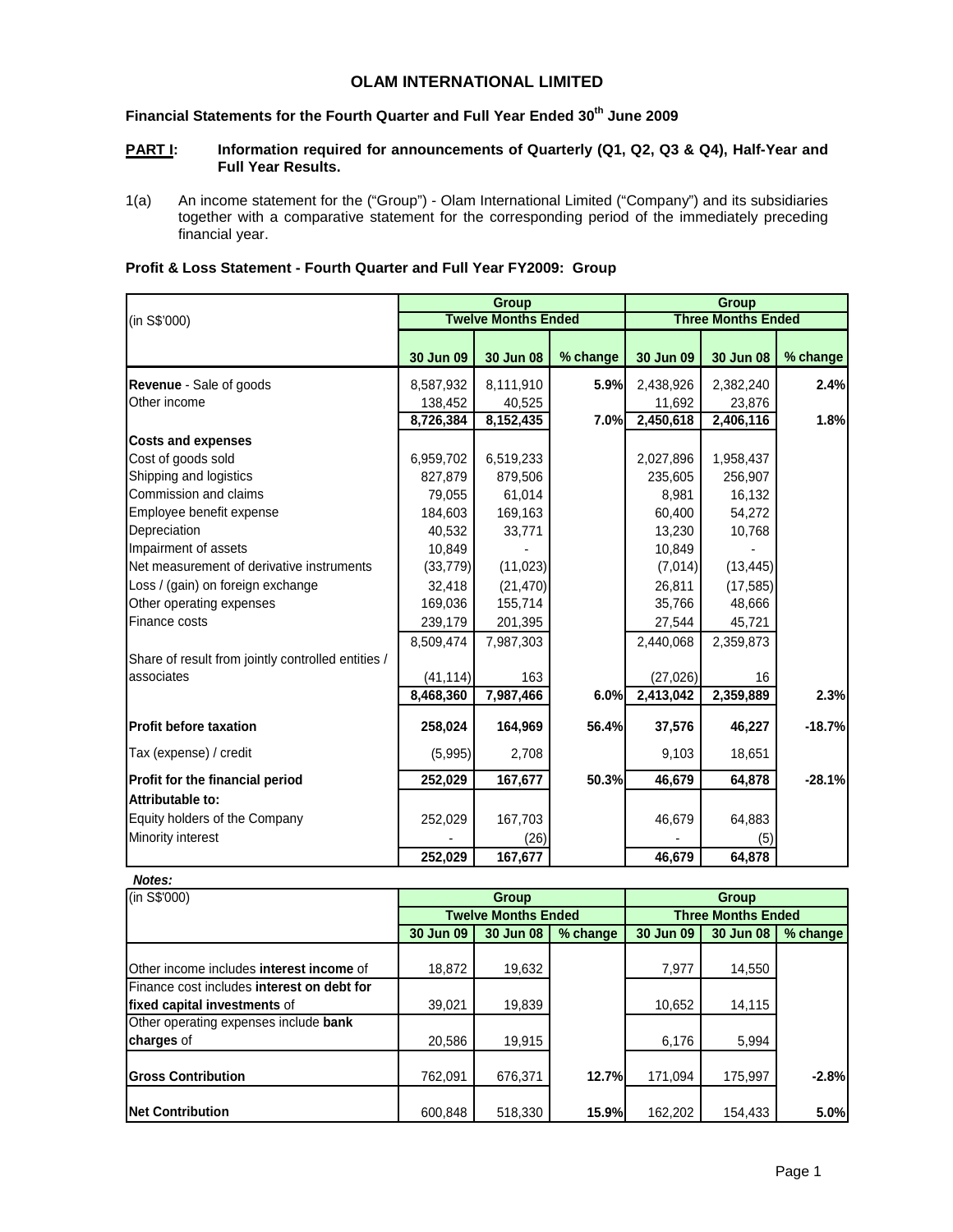1(b)(i) A Balance Sheet (for the Issuer and Group), together with a comparative statement as at the end of the immediately preceding financial year.

# **Balance Sheets : Group & Company**

| (in S\$'000)                                   | <b>Group</b> | <b>Company</b> |            |            |
|------------------------------------------------|--------------|----------------|------------|------------|
|                                                | 30 Jun 09    | 30 Jun 08      | 30 Jun 09  | 30 Jun 08  |
| <b>Non-current assets</b>                      |              |                |            |            |
| Property, plant and equipment                  | 533,962      | 403,391        | 2,974      | 1,928      |
| Intangible assets                              | 127,538      | 130,259        | 8,940      | 861        |
| Investment in subsidiary companies             |              |                | 314,556    | 249,977    |
| Deferred tax assets                            | 74,704       | 36,709         | 13,096     | 14,972     |
| Interests in jointly controlled entities       | 294,407      | 1,593          | 254,586    | 2,101      |
| Investment in associates                       | 106,520      |                | 105,817    |            |
| Long term investments                          |              | 24,475         |            | 24,475     |
| Other non current assets                       | 23,627       | 24,408         | 23,395     | 19,806     |
|                                                | 1,160,758    | 620,835        | 723,364    | 314,120    |
| <b>Current assets</b>                          |              |                |            |            |
| Amounts due from subsidiary companies          |              |                | 441,574    | 502,608    |
| Trade receivables                              | 731,800      | 724,352        | 236,596    | 339,886    |
| Margin accounts with brokers                   | 64,839       | 254,273        | 55,521     | 189,435    |
| Inventories                                    | 1,952,500    | 1,790,236      | 536,810    | 500,397    |
| Advance payments to suppliers                  | 277,683      | 380,047        | 85,527     | 126,670    |
| Advance payments to subsidiary companies       |              |                | 1,238,708  | 1,109,128  |
| Other receivables                              | 344,155      | 292,819        | 90,399     | 84,178     |
| <b>Fixed deposits</b>                          | 237,165      | 163,580        | 225,487    | 33,988     |
| Cash and bank balances                         | 294,130      | 175,544        | 59,628     | 52,134     |
| Fair value of derivative financial instruments | 336,078      | 837,557        | 265,524    | 729,499    |
|                                                | 4,238,350    | 4,618,408      | 3,235,774  | 3,667,923  |
| <b>Current liabilities</b>                     |              |                |            |            |
| Trade payables and accruals                    | 653,755      | 519,853        | 410,955    | 356,607    |
| Other current liabilities                      | 60,995       | 51,863         | 38,271     | 34,567     |
| Amount due to bankers                          | 1,838,434    | 1,789,582      | 1,166,173  | 1,199,066  |
| Medium term notes                              | 128,000      | 70,000         | 128,000    | 70,000     |
| Provision for taxation                         | 11,410       | 24,578         | 14,732     | 10,565     |
| Fair value of derivative financial instruments | 402,282      | 1,015,796      | 346,088    | 888,376    |
|                                                | 3,094,876    | 3,471,672      | 2,104,219  | 2,559,181  |
| <b>Net current assets</b>                      | 1,143,474    | 1,146,736      | 1,131,555  | 1,108,742  |
|                                                |              |                |            |            |
| <b>Non-current liabilities</b>                 |              |                |            |            |
| Deferred tax liabilities                       | (62, 812)    | (4, 175)       |            |            |
| Term loans from banks                          | (1,038,995)  | (935, 125)     | (764, 607) | (648, 482) |
| Medium term notes                              |              | (189, 857)     |            | (189, 857) |
| <b>Convertible Bonds</b>                       | (168, 234)   |                | (168, 234) |            |
|                                                | 1,034,191    | 638,414        | 922,078    | 584,523    |
|                                                |              |                |            |            |
| Equity attributable to equity holders of the   |              |                |            |            |
| Company                                        |              |                |            |            |
| Share capital                                  | 711,570      | 704,870        | 711,570    | 704,870    |
| Reserves                                       | 322,575      | (66, 456)      | 210,508    | (120, 347) |
|                                                | 1,034,145    | 638,414        | 922,078    | 584,523    |
| Minority interest                              | 46           |                |            |            |
| <b>Total equity</b>                            | 1,034,191    | 638,414        | 922,078    | 584,523    |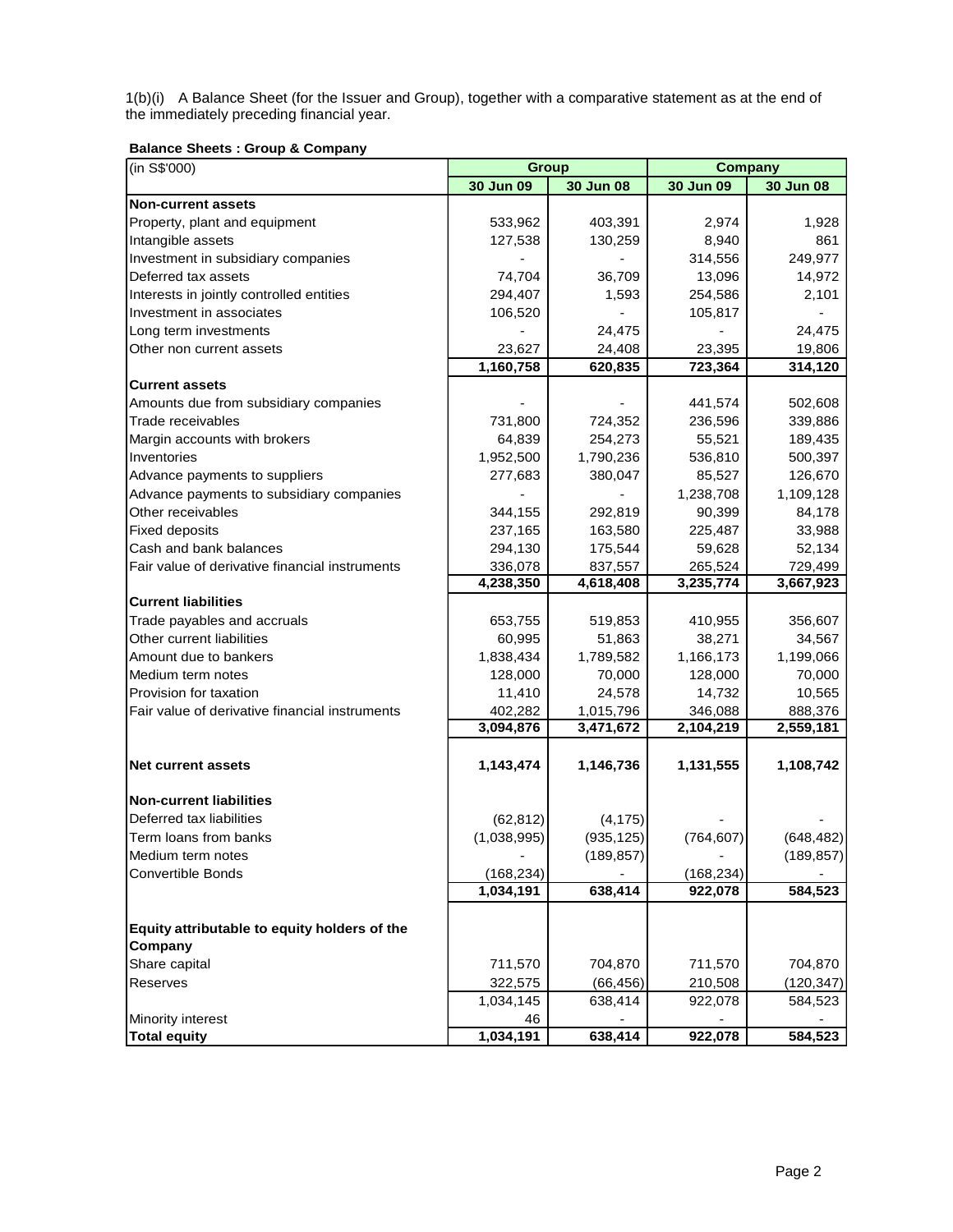1(b)(ii) Aggregate amount of Group's borrowings and debt securities.

## **Amount repayable in one year or less or on demand**

|                     |                | 30 Jun 09        | 30 Jun 08                |                  |  |  |
|---------------------|----------------|------------------|--------------------------|------------------|--|--|
|                     | <b>Secured</b> | <b>Unsecured</b> | <b>Secured</b>           | <b>Unsecured</b> |  |  |
|                     | (in S\$'000)   | (in S\$'000)     | (in S\$'000)             | (in S\$'000)     |  |  |
| <b>I</b> Overdrafts |                | 265,141          |                          | 174.863          |  |  |
| Loans               |                | 1,573,293        | $\overline{\phantom{0}}$ | 1.614.719        |  |  |
| Medium Term Notes   |                | 128,000          | $\overline{\phantom{0}}$ | 70,000           |  |  |
| <b>Total</b>        | ۰              | 1,966,434        | ۰                        | 1,859,582        |  |  |

# **Amount repayable after one year**

|                               |                | 30 Jun 09                | 30 Jun 08                |                  |  |  |
|-------------------------------|----------------|--------------------------|--------------------------|------------------|--|--|
|                               | <b>Secured</b> | <b>Unsecured</b>         | <b>Secured</b>           | <b>Unsecured</b> |  |  |
|                               | (in S\$'000)   | (in S\$'000)             | (in S\$'000)             | (in S\$'000)     |  |  |
| Long Term Loans               | 11,957         | 1,027,038                | 11.488                   | 923,637          |  |  |
| Long Term / Medium Term Notes | -              | $\overline{\phantom{a}}$ | $\overline{\phantom{0}}$ | 189,857          |  |  |
| Convertible Bonds             |                | 168.234                  |                          |                  |  |  |
| <b>Total</b>                  | 11,957         | 1,195,272                | 11.488                   | 1,113,494        |  |  |

# **Details of any Collateral**

The Group's subsidiary, Universal Blanchers LLC in the United States, has an outstanding loan equivalent to S\$12.0 m (S\$11.5 m as at 30 June 2008) which is secured on the assets of the subsidiary.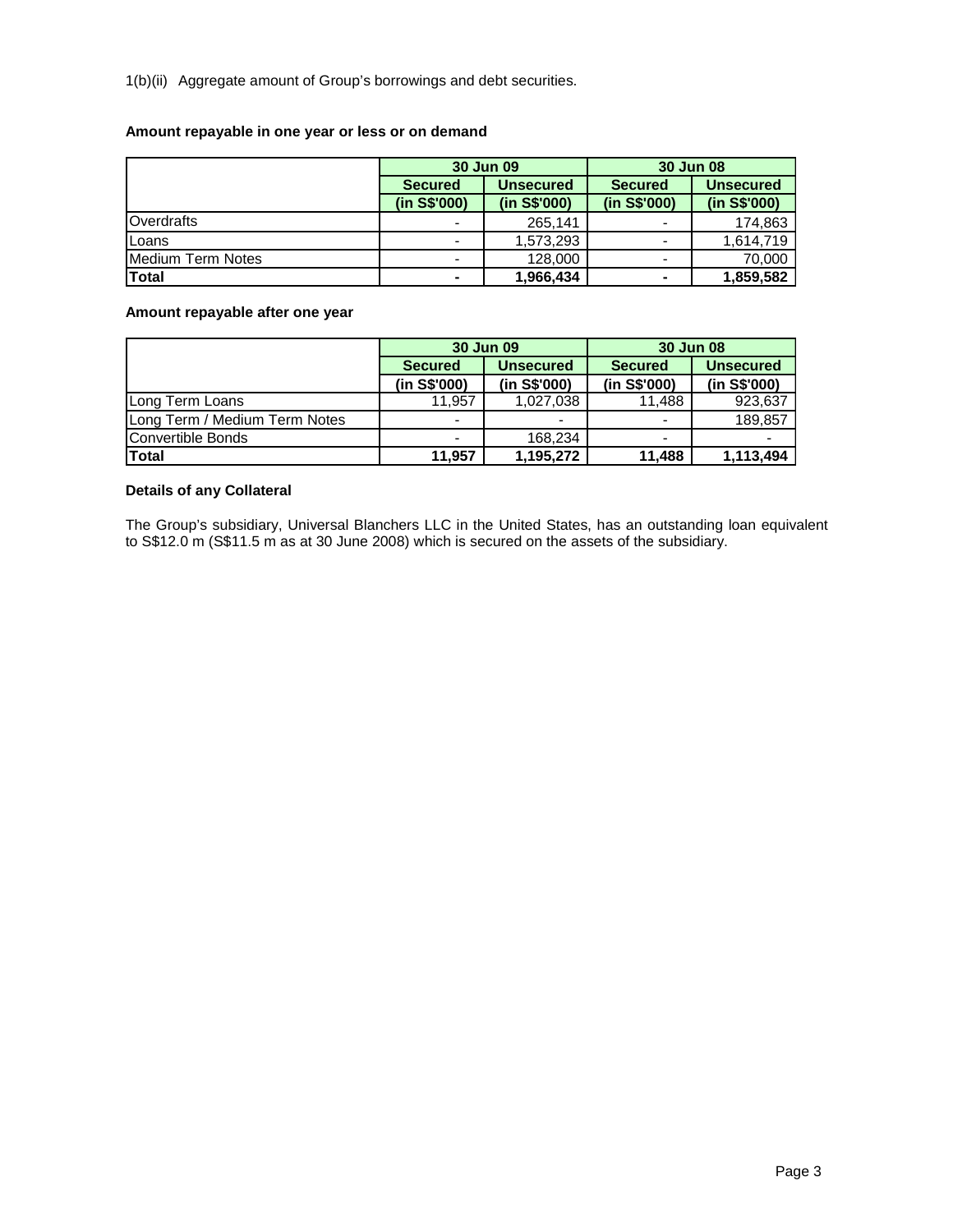| 1(c) |  |                                                                   |  |  |  | A Cash Flow Statement (for the Group), together with a comparative statement for the |  |  |
|------|--|-------------------------------------------------------------------|--|--|--|--------------------------------------------------------------------------------------|--|--|
|      |  | corresponding period of the immediately preceding financial year. |  |  |  |                                                                                      |  |  |

|                                                                  | Group                      |            | <b>Group</b>              |            |
|------------------------------------------------------------------|----------------------------|------------|---------------------------|------------|
| (in S\$'000)                                                     | <b>Twelve Months Ended</b> |            | <b>Three Months Ended</b> |            |
|                                                                  | 30 Jun 09                  | 30 Jun 08  | 30 Jun 09                 | 30 Jun 08  |
| Cash flow from operating activities                              |                            |            |                           |            |
| <b>Profit before taxation</b>                                    | 258,024                    | 164,969    | 37,577                    | 46,227     |
| Adjustments for:                                                 |                            |            |                           |            |
| Share of results from jointly controlled entities                | (41, 114)                  | 163        | (27, 026)                 | 16         |
| Share of results from minority interests                         |                            |            |                           |            |
| Depreciation of property, plant and equipment                    | 40,532                     | 33,771     | 13,230                    | 10,768     |
| Gain on disposal of property, plant and equipment                | (894)                      | (648)      | (53)                      | (870)      |
| Gain on convertible bonds buy back                               | (100, 674)                 |            |                           |            |
| Net measurement of derivative instruments                        | (33, 779)                  | (11, 023)  | (7,014)                   | (13, 445)  |
| Amortisation of intangible assets                                | 6,067                      | 2,191      | 4,879                     | 1,240      |
| Impairment of assets                                             | 10,849                     |            | 10,849                    |            |
| Cost of share-based payments                                     | 4,236                      | 5,583      | 885                       | 1,624      |
| Interest income                                                  | (18, 872)                  | (19, 632)  | (7, 977)                  | (14, 550)  |
| Interest expense                                                 | 239,179                    | 201,395    | 27,426                    | 45,721     |
| Negative goodwill arising from acquisition                       | (5,766)                    | (5,254)    | (5,766)                   | (5,254)    |
| Operating cash flow before reinvestment in working capital       | 357,788                    | 371,515    | 47,010                    | 71,477     |
| Increase in inventories                                          | (162, 264)                 | (456, 048) | (239, 273)                | (176, 812) |
| Decrease / (increase) in receivables                             | 192,298                    | (428, 310) | (61, 938)                 | (280, 572) |
| Decrease / (increase) in advance payments to suppliers           | 102,363                    | (117, 085) | 185,168                   | 33,263     |
| Increase / (decrease) in payables                                | 154,745                    | 124,577    | 419,267                   | (156, 866) |
| Cash flow generated from / (used) in operations                  | 644,930                    | (505, 351) | 350,234                   | (509, 510) |
| Interest income received                                         | 18,872                     | 19,632     | 7,977                     | 14,550     |
| Interest expense paid                                            | (227, 554)                 | (218, 805) | (39,011)                  | (62, 679)  |
| Tax (paid) / received                                            | (18, 913)                  | (6,996)    | (9,950)                   | 38,145     |
| Net cash flow generated from / (used in) operating activities    | 417,335                    | (711, 520) | 309,250                   | (519, 494) |
| Cash flow from investing activities                              |                            |            |                           |            |
| Proceeds from disposal of property, plant and equipment          | 15,381                     | 7,047      | 3,800                     | 5,604      |
| Purchase of property, plant and equipment                        | (202, 510)                 | (74, 205)  | (116, 207)                | (36, 729)  |
| Purchase of software                                             | (1,080)                    |            | (1,080)                   |            |
| Acquisition of subsidiaries - net of cash acquired               | (15, 911)                  | (161, 997) | (15, 911)                 | 28,436     |
| Investment in jointly controlled entities                        | (233, 783)                 | (124)      | (8,904)                   | (124)      |
| Investment in associate                                          | (100, 212)                 |            |                           |            |
| Proceeds from sale of government securities                      |                            | 13,461     |                           |            |
| (Loan to) / repayment from jointly controlled entities           | (91)                       | 315        | 46                        | 232        |
| Net cash flow used in investing activities                       | (538, 206)                 | (215, 503) | (138, 256)                | (2, 581)   |
| Cash flow from financing activities                              |                            |            |                           |            |
| (Repayment) of / proceeds from loans from banks                  | 62,443                     | 1,110,356  | (299, 840)                | 521,579    |
| Proceeds from issuance of shares on exercise of share options    | 3,716                      | 3,801      | 3,568                     | 1,990      |
| Proceeds from issuance of convertible bonds                      | 417,374                    |            |                           |            |
| Payment on convertible bonds buy back                            | (110, 570)                 |            |                           |            |
| Proceeds from issuance of shares on preferential share offer     |                            | 303,339    |                           | 303,339    |
| Dividends paid on ordinary shares by the Company                 | (42, 833)                  | (54, 454)  |                           | (43)       |
| Increase / (decrease) in medium term notes                       | (131, 857)                 | (410, 811) |                           | (208, 532) |
| Net cash flow provided by / (used in) financing activities       | 198,273                    | 952,231    | (296, 272)                | 618,333    |
| Net effect of exchange rate changes on cash and cash equivalents | 24,490                     | (48, 583)  | 6,093                     | (31, 011)  |
| Net increase / (decrease) in cash and cash equivalents           | 101,892                    | (23, 375)  | (119, 186)                | 65,247     |
| Cash and cash equivalents at the beginning of the period         | 164,262                    | 187,637    | 385,339                   | 99,015     |
| Cash and cash equivalents at the end of the period               | 266,154                    | 164,262    | 266,154                   | 164,262    |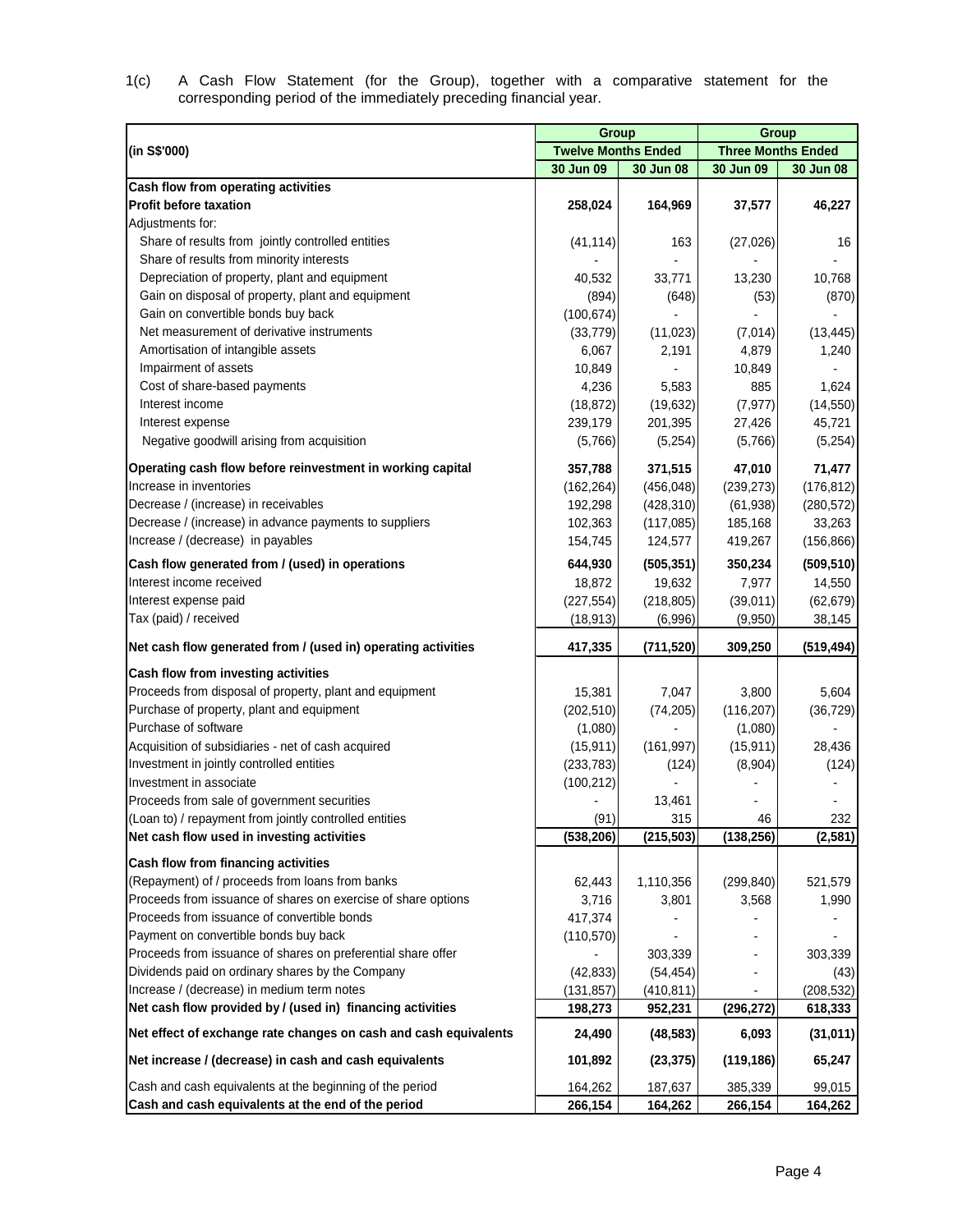1(d)(i) A statement (for the Issuer and Group) showing either (i) all changes in equity, or (ii) changes in equity other than those arising from capitalisation issues and distributions to shareholders, together with a comparative statement for the corresponding period of the immediately preceding financial year.

# **GROUP 12 MONTHS - 30 JUNE 2009**

|                                                         |                                   |                                     | Attributable to equity holders of the Company                                 |                                                                     |                                                          |                                             |                                           |                                              |                                         |
|---------------------------------------------------------|-----------------------------------|-------------------------------------|-------------------------------------------------------------------------------|---------------------------------------------------------------------|----------------------------------------------------------|---------------------------------------------|-------------------------------------------|----------------------------------------------|-----------------------------------------|
| At 30 June 2009<br>Group                                | <b>Share</b><br>Capital<br>\$'000 | Capital<br><b>Reserve</b><br>\$'000 | Foreign<br><b>Currency</b><br><b>Translation</b><br><b>Reserves</b><br>\$'000 | <b>Fair Value</b><br><b>Adjustment</b><br><b>Reserves</b><br>\$'000 | Share-based<br>Compensation<br><b>Reserves</b><br>\$'000 | <b>Revenue</b><br><b>Reserves</b><br>\$'000 | <b>Total</b><br><b>Reserves</b><br>\$'000 | <b>Minority</b><br><b>Interest</b><br>\$'000 | <b>Total</b><br><b>Equity</b><br>\$'000 |
| At 1 July 2008                                          | 704,870                           |                                     | (84, 434)                                                                     | (325, 878)                                                          | 13,474                                                   | 330,382                                     | (66, 456)                                 |                                              | 638,414                                 |
| Net gain on fair value changes during the period        |                                   |                                     |                                                                               | 4,926                                                               |                                                          |                                             | 4,926                                     |                                              | 4,926                                   |
| Recognised in the profit and loss account               |                                   |                                     |                                                                               |                                                                     |                                                          |                                             |                                           |                                              |                                         |
| on occurrence of hedged transactions                    |                                   |                                     |                                                                               | 129,308                                                             |                                                          |                                             | 129,308                                   |                                              | 129,308                                 |
| Foreign currency translation adjustment                 |                                   |                                     | (601)                                                                         |                                                                     |                                                          |                                             | (601)                                     |                                              | (601)                                   |
| Net income / (expense) recognised directly in<br>equity |                                   |                                     | (601)                                                                         | 134,234                                                             |                                                          |                                             | 133,633                                   |                                              | 133,633                                 |
| Profit for the year                                     |                                   |                                     |                                                                               |                                                                     |                                                          | 252,029                                     | 252,029                                   | 46                                           | 252,075                                 |
| Gain on buy-back of convertible bonds                   |                                   | (20, 445)                           |                                                                               |                                                                     |                                                          | 20,445                                      |                                           |                                              |                                         |
| Total income / (expense) recognised for the<br>period   |                                   | (20, 445)                           | (601)                                                                         | 134,234                                                             |                                                          | 272,474                                     | 385,662                                   | 46                                           | 385,708                                 |
| Dividends on ordinary shares                            |                                   |                                     |                                                                               |                                                                     |                                                          | (42, 833)                                   | (42, 833)                                 |                                              | (42, 833)                               |
| Share-based expense                                     |                                   |                                     |                                                                               |                                                                     | 4,291                                                    |                                             | 4,291                                     |                                              | 4,291                                   |
| Issue of shares on exercise of share option             | 3,716                             |                                     |                                                                               |                                                                     |                                                          |                                             |                                           |                                              | 3,716                                   |
| Equity portion of convertible bonds                     |                                   | 44,895                              |                                                                               |                                                                     |                                                          |                                             | 44,895                                    |                                              | 44,895                                  |
| At 30 June 2009                                         | 708,586                           | 24,450                              | (85,035)                                                                      | (191,644)                                                           | 17,765                                                   | 560,023                                     | 325,559                                   | 46                                           | 1,034,191                               |

# **GROUP 12 MONTHS - 30 JUNE 2008**

|                                             |                                |                                                                     | Attributable to equity holders of the Company      |                                                |                            |                                 |                                    |                        |
|---------------------------------------------|--------------------------------|---------------------------------------------------------------------|----------------------------------------------------|------------------------------------------------|----------------------------|---------------------------------|------------------------------------|------------------------|
| At 30 June 2008<br>Group                    | <b>Share</b><br><b>Capital</b> | Foreign<br><b>Currency</b><br><b>Translation</b><br><b>Reserves</b> | <b>Fair Value</b><br>Adjustment<br><b>Reserves</b> | Share-based<br>Compensation<br><b>Reserves</b> | Revenue<br><b>Reserves</b> | <b>Total</b><br><b>Reserves</b> | <b>Minority</b><br><b>Interest</b> | Total<br><b>Equity</b> |
|                                             | \$'000                         | \$'000                                                              | \$'000                                             | \$'000                                         | \$'000                     | \$'000                          | \$'000                             | \$'000                 |
| At 1 July 2007                              | 397,730                        | (39, 929)                                                           | (150, 827)                                         | 8,616                                          | 217,132                    | 34,992                          | 27                                 | 432,749                |
| Net loss on fair value changes              |                                |                                                                     |                                                    |                                                |                            |                                 |                                    |                        |
| during the period                           |                                |                                                                     | (301, 023)                                         |                                                |                            | (301, 023)                      |                                    | (301, 023)             |
| Recognised in the profit and                |                                |                                                                     |                                                    |                                                |                            |                                 |                                    |                        |
| loss account on occurrence                  |                                |                                                                     |                                                    |                                                |                            |                                 |                                    |                        |
| of hedged transactions                      |                                |                                                                     | 125,972                                            |                                                |                            | 125,972                         |                                    | 125,972                |
| Foreign currency translation                |                                |                                                                     |                                                    |                                                |                            |                                 |                                    |                        |
| adjustment                                  |                                | (44, 505)                                                           |                                                    |                                                |                            | (44, 505)                       |                                    | (44, 505)              |
| Net expense                                 |                                |                                                                     |                                                    |                                                |                            |                                 |                                    |                        |
| recognised directly in equity               |                                | (44, 505)                                                           | (175, 051)                                         |                                                |                            | (219, 556)                      | ٠                                  | (219, 556)             |
| Profit for the year                         |                                |                                                                     |                                                    |                                                | 167,704                    | 167,704                         | (27)                               | 167,677                |
| Total recognised expense and                |                                |                                                                     |                                                    |                                                |                            |                                 |                                    |                        |
| income for the year                         |                                | (44, 505)                                                           | (175, 051)                                         |                                                | 167,704                    | (51, 852)                       | (27)                               | (51, 879)              |
| Dividends on ordinary shares                |                                |                                                                     |                                                    |                                                | (54, 454)                  | (54, 454)                       |                                    | (54, 454)              |
| Share-based expense                         |                                |                                                                     |                                                    | 4,858                                          |                            | 4,858                           |                                    | 4,858                  |
| Issue of shares on exercise of share option | 3,801                          |                                                                     |                                                    |                                                |                            |                                 |                                    | 3,801                  |
| Issue of shares on preferential offering    | 303,339                        |                                                                     |                                                    |                                                |                            |                                 |                                    | 303,339                |
| At 30 June 2008                             | 704,870                        | (84, 434)                                                           | (325, 878)                                         | 13,474                                         | 330,382                    | (66, 456)                       |                                    | 638,414                |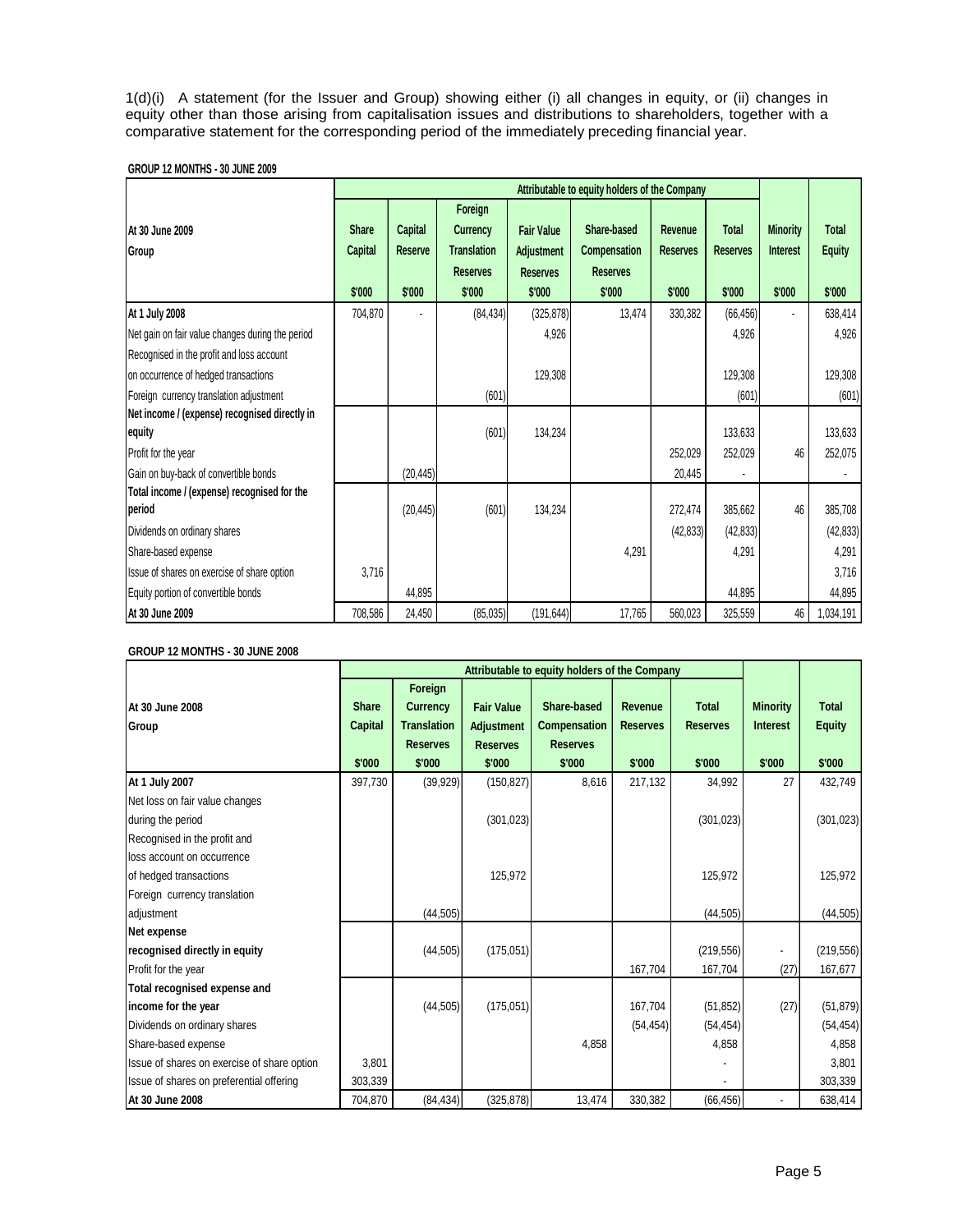**COMPANY 12 MONTHS - 30 JUNE 2009**

|                                                       |                | Attributable to equity holders of the Company |                            |                   |                 |                 |                 |               |  |  |  |  |  |
|-------------------------------------------------------|----------------|-----------------------------------------------|----------------------------|-------------------|-----------------|-----------------|-----------------|---------------|--|--|--|--|--|
| At 30 June 2009                                       | <b>Share</b>   | <b>Capital</b>                                | Foreign<br><b>Currency</b> | <b>Fair Value</b> | Share-based     | Revenue         | <b>Total</b>    | Total         |  |  |  |  |  |
| Company                                               | <b>Capital</b> | Reserve                                       | <b>Translation</b>         | Adjustment        | Compensation    | <b>Reserves</b> | <b>Reserves</b> | <b>Equity</b> |  |  |  |  |  |
|                                                       |                |                                               | <b>Reserves</b>            | <b>Reserves</b>   | <b>Reserves</b> |                 |                 |               |  |  |  |  |  |
|                                                       | \$'000         | \$'000                                        | \$'000                     | \$'000            | \$'000          | \$'000          | \$'000          | \$'000        |  |  |  |  |  |
| At 1 July 2008                                        | 704,870        |                                               | (84, 230)                  | (291, 729)        | 13,474          | 242,138         | (120, 347)      | 584,523       |  |  |  |  |  |
| Net loss on fair value changes during the period      |                |                                               |                            | (126, 776)        |                 |                 | (126, 776)      | (126, 776)    |  |  |  |  |  |
| Recognised in the profit and loss account             |                |                                               |                            |                   |                 |                 |                 |               |  |  |  |  |  |
| on occurrence of hedged transactions                  |                |                                               |                            | 186,637           |                 |                 | 186,637         | 186,637       |  |  |  |  |  |
| Foreign currency translation adjustment               |                |                                               | 42,666                     |                   |                 |                 | 42,666          | 42,666        |  |  |  |  |  |
| Net income recognised directly in equity              |                |                                               | 42,666                     | 59,861            |                 |                 | 102,527         | 102,527       |  |  |  |  |  |
| Profit for the period                                 |                |                                               |                            |                   |                 | 224,959         | 224,959         | 224,959       |  |  |  |  |  |
| Gain on buy-back of convertible bonds                 |                | (20, 445)                                     |                            |                   |                 | 20.445          |                 |               |  |  |  |  |  |
| Total income / (expense) recognised for the<br>period |                | (20, 445)                                     | 42,666                     | 59,861            |                 | 245,404         | 327,486         | 327,486       |  |  |  |  |  |
| Dividends on ordinary shares                          |                |                                               |                            |                   |                 | (42, 833)       | (42, 833)       | (42, 833)     |  |  |  |  |  |
| Share-based expense                                   |                |                                               |                            |                   | 4,291           |                 | 4,291           | 4,291         |  |  |  |  |  |
| Issue of shares on exercise of share option           | 3,716          |                                               |                            |                   |                 |                 |                 | 3,716         |  |  |  |  |  |
| Equity portion of convertible bonds                   |                | 44,895                                        |                            |                   |                 |                 | 44,895          | 44,895        |  |  |  |  |  |
| At 30 June 2009                                       | 708,586        | 24,450                                        | (41, 564)                  | (231, 868)        | 17,765          | 444,709         | 213,491         | 922,078       |  |  |  |  |  |

## **COMPANY 12 MONTHS - 30 JUNE 2008**

|                                             |              | Attributable to equity holders of the Company |                   |                     |                 |                 |               |  |  |  |  |  |  |  |
|---------------------------------------------|--------------|-----------------------------------------------|-------------------|---------------------|-----------------|-----------------|---------------|--|--|--|--|--|--|--|
|                                             |              | Foreign                                       |                   |                     |                 |                 |               |  |  |  |  |  |  |  |
| At 30 June 2008                             | <b>Share</b> | <b>Currency</b>                               | <b>Fair Value</b> | Share-based         | Revenue         | <b>Total</b>    | <b>Total</b>  |  |  |  |  |  |  |  |
| Company                                     | Capital      | <b>Translation</b>                            | <b>Adjustment</b> | <b>Compensation</b> | <b>Reserves</b> | <b>Reserves</b> | <b>Equity</b> |  |  |  |  |  |  |  |
|                                             |              | <b>Reserves</b>                               | <b>Reserves</b>   | <b>Reserves</b>     |                 |                 |               |  |  |  |  |  |  |  |
|                                             | \$'000       | \$'000                                        | \$'000            | \$'000              | \$'000          | \$'000          | \$'000        |  |  |  |  |  |  |  |
| At 1 July 2007                              | 397,730      | (35, 583)                                     | (148, 563)        | 8,616               | 162,909         | (12,621)        | 385,109       |  |  |  |  |  |  |  |
| Net loss on fair value changes              |              |                                               |                   |                     |                 |                 |               |  |  |  |  |  |  |  |
| during the period                           |              |                                               | (277, 027)        |                     |                 | (277, 027)      | (277, 027)    |  |  |  |  |  |  |  |
| Recognised in the profit and                |              |                                               |                   |                     |                 |                 |               |  |  |  |  |  |  |  |
| loss account on occurrence                  |              |                                               |                   |                     |                 |                 |               |  |  |  |  |  |  |  |
| of hedged transactions                      |              |                                               | 133,861           |                     |                 | 133,861         | 133,861       |  |  |  |  |  |  |  |
| Foreign currency translation                |              |                                               |                   |                     |                 |                 |               |  |  |  |  |  |  |  |
| adjustment                                  |              | (48, 647)                                     |                   |                     |                 | (48, 647)       | (48, 647)     |  |  |  |  |  |  |  |
| <b>Net expense</b>                          |              |                                               |                   |                     |                 |                 |               |  |  |  |  |  |  |  |
| recognised directly in equity               |              | (48, 647)                                     | (143, 166)        |                     |                 | (191, 813)      | (191, 813)    |  |  |  |  |  |  |  |
| Profit for the year                         |              |                                               |                   |                     | 133.683         | 133,683         | 133,683       |  |  |  |  |  |  |  |
| Total recognised expense and                |              |                                               |                   |                     |                 |                 |               |  |  |  |  |  |  |  |
| income for the year                         |              | (48, 647)                                     | (143, 166)        |                     | 133,683         | (58, 130)       | (58, 130)     |  |  |  |  |  |  |  |
| Dividends on ordinary shares                |              |                                               |                   |                     | (54, 454)       | (54, 454)       | (54, 454)     |  |  |  |  |  |  |  |
| Share-based expense                         |              |                                               |                   | 4,858               |                 | 4,858           | 4,858         |  |  |  |  |  |  |  |
| Issue of shares on exercise of share option | 3,801        |                                               |                   |                     |                 |                 | 3,801         |  |  |  |  |  |  |  |
| Issue of shares on preferential offering    | 303,339      |                                               |                   |                     |                 |                 | 303,339       |  |  |  |  |  |  |  |
| At 30 June 2008                             | 704,870      | (84, 230)                                     | (291, 729)        | 13,474              | 242,138         | (120, 347)      | 584,523       |  |  |  |  |  |  |  |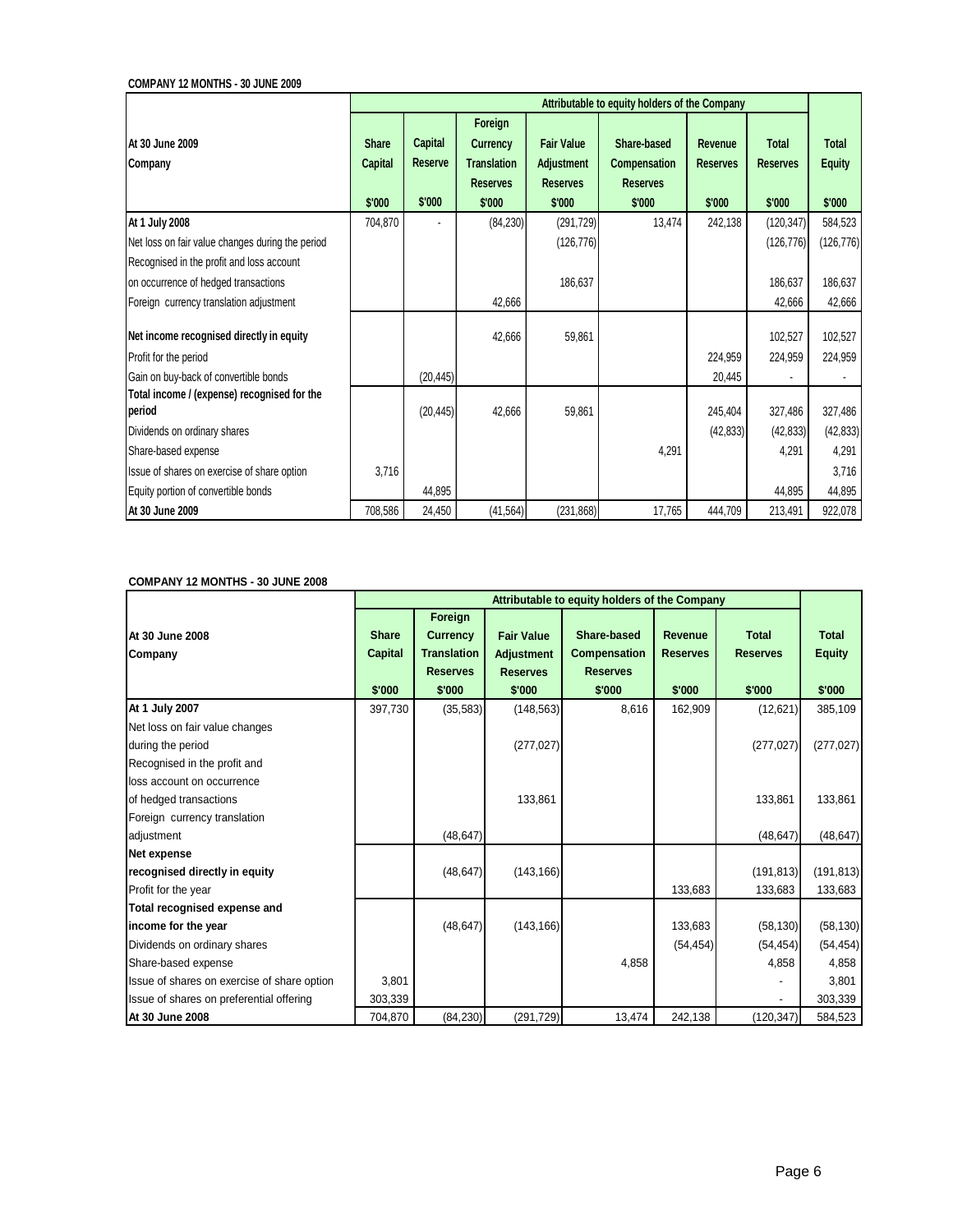**GROUP QUARTER - 30 JUNE 2009**

|                                                       | Attributable to equity holders of the Company |         |                    |                   |                 |                 |                 |                 |               |
|-------------------------------------------------------|-----------------------------------------------|---------|--------------------|-------------------|-----------------|-----------------|-----------------|-----------------|---------------|
|                                                       |                                               |         | Foreign            |                   |                 |                 |                 |                 |               |
| At 30 June 2009                                       | <b>Share</b>                                  | Capital | Currency           | <b>Fair Value</b> | Share-based     | Revenue         | Total           | <b>Minority</b> | <b>Total</b>  |
| Group                                                 | Capital                                       | Reserve | <b>Translation</b> | Adjustment        | Compensation    | <b>Reserves</b> | <b>Reserves</b> | Interest        | <b>Equity</b> |
|                                                       |                                               |         | <b>Reserves</b>    | <b>Reserves</b>   | <b>Reserves</b> |                 |                 |                 |               |
|                                                       | \$'000                                        | \$'000  | \$'000             | \$'000            | \$'000          | \$'000          | \$'000          | \$'000          | \$'000        |
| <b>At 1 April 2009</b>                                | 705,018                                       | 25,686  | (22, 859)          | (149,313)         | 16,871          | 514,378         | 384,763         |                 | 1,089,781     |
| Net gain on fair value changes during the period      |                                               |         |                    | (42, 331)         |                 |                 | (42, 331)       |                 | (42, 331)     |
| Foreign currency translation adjustment               |                                               |         | (62, 177)          |                   |                 |                 | (62, 177)       |                 | (62, 177)     |
|                                                       |                                               |         |                    |                   |                 |                 |                 |                 |               |
| Net expense recognised directly in equity             |                                               |         | (62, 177)          | (42, 331)         |                 |                 | (104, 508)      | ٠               | (104, 508)    |
| Profit for the period                                 |                                               |         |                    |                   |                 | 46,679          | 46,679          | 46              | 46,725        |
| Gain on buy-back of convertible bonds                 |                                               | 1,034   |                    |                   |                 | (1,034)         |                 |                 |               |
| Total (expense) / income recognised for the<br>period |                                               | 1,034   | (62, 177)          | (42, 331)         |                 | 45,645          | (57, 828)       | 46              | (57, 782)     |
| Share-based expense                                   |                                               |         |                    |                   | 894             |                 | 894             |                 | 894           |
| Issue of shares on exercise of share option           | 3,568                                         |         |                    |                   |                 |                 |                 |                 | 3,568         |
| Equity portion of convertible bonds                   |                                               | (2,270) |                    |                   |                 |                 | (2,270)         |                 | (2,270)       |
| At 30 June 2009                                       | 708,586                                       | 24,450  | (85,035)           | (191, 644)        | 17,765          | 560,023         | 325,559         | 46              | 1,034,191     |

## **GROUP QUARTER - 30 JUNE 2008**

|                                             | Attributable to equity holders of the Company |                                                                               |                                                                     |                                                                 |                                      |                                           |                                              |                                         |
|---------------------------------------------|-----------------------------------------------|-------------------------------------------------------------------------------|---------------------------------------------------------------------|-----------------------------------------------------------------|--------------------------------------|-------------------------------------------|----------------------------------------------|-----------------------------------------|
| At 30 June 2008<br>Group                    | <b>Share</b><br><b>Capital</b><br>\$'000      | Foreign<br><b>Currency</b><br><b>Translation</b><br><b>Reserves</b><br>\$'000 | <b>Fair Value</b><br><b>Adjustment</b><br><b>Reserves</b><br>\$'000 | Share-based<br><b>Compensation</b><br><b>Reserves</b><br>\$'000 | Revenue<br><b>Reserves</b><br>\$'000 | <b>Total</b><br><b>Reserves</b><br>\$'000 | <b>Minority</b><br><b>Interest</b><br>\$'000 | <b>Total</b><br><b>Equity</b><br>\$'000 |
| At 1 April 2008                             | 399,542                                       | (71, 232)                                                                     | (130, 444)                                                          | 12,111                                                          | 265,541                              | 75,976                                    | 6                                            | 475,524                                 |
| Net loss on fair value changes              |                                               |                                                                               |                                                                     |                                                                 |                                      |                                           |                                              |                                         |
| during the period                           |                                               |                                                                               | (93, 666)                                                           |                                                                 |                                      | (93,666)                                  |                                              | (93, 666)                               |
| Recognised in the profit and                |                                               |                                                                               |                                                                     |                                                                 |                                      |                                           |                                              |                                         |
| loss account on occurrence                  |                                               |                                                                               |                                                                     |                                                                 |                                      |                                           |                                              |                                         |
| of hedged transactions                      |                                               |                                                                               | (101, 768)                                                          |                                                                 |                                      | (101, 768)                                |                                              | (101, 768)                              |
| Foreign currency translation                |                                               |                                                                               |                                                                     |                                                                 |                                      |                                           |                                              |                                         |
| adjustment                                  |                                               | (13,202)                                                                      |                                                                     |                                                                 |                                      | (13,202)                                  |                                              | (13, 202)                               |
| Net expense                                 |                                               |                                                                               |                                                                     |                                                                 |                                      |                                           |                                              |                                         |
| recognised directly in equity               |                                               | (13,202)                                                                      | (195, 434)                                                          |                                                                 |                                      | (208, 635)                                |                                              | (208, 635)                              |
| Profit for the period                       |                                               |                                                                               |                                                                     |                                                                 | 64,884                               | 64,884                                    | (6)                                          | 64,878                                  |
| Total recognised expense and                |                                               |                                                                               |                                                                     |                                                                 |                                      |                                           |                                              |                                         |
| income for the year                         |                                               | (13,202)                                                                      | (195, 434)                                                          |                                                                 | 64,884                               | (143, 751)                                | (6)                                          | (143, 758)                              |
| Dividends on ordinary shares                |                                               |                                                                               |                                                                     |                                                                 | (43)                                 | (43)                                      |                                              | (43)                                    |
| Share-based expense                         |                                               |                                                                               |                                                                     | 1,363                                                           |                                      | 1,363                                     |                                              | 1,363                                   |
| Issue of shares on exercise of share option | 1,989                                         |                                                                               |                                                                     |                                                                 |                                      |                                           |                                              | 1,989                                   |
| Issue of shares on preferential offering    | 303,339                                       |                                                                               |                                                                     |                                                                 |                                      |                                           |                                              | 303,339                                 |
| At 30 June 2008                             | 704,870                                       | (84, 434)                                                                     | (325, 878)                                                          | 13,474                                                          | 330,382                              | (66, 456)                                 |                                              | 638,414                                 |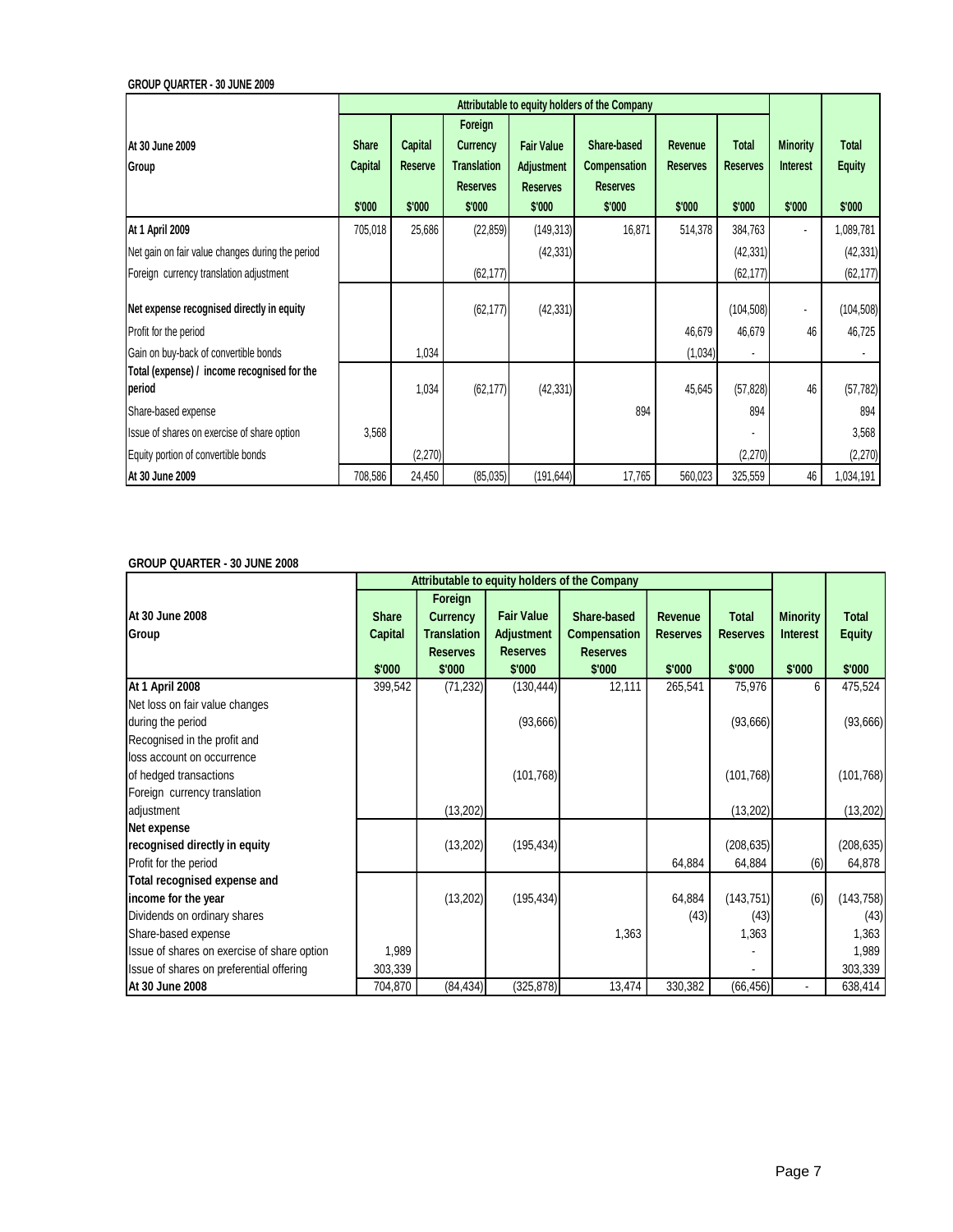**COMPANY QUARTER - 30 JUNE 2009**

|                                                      |              | Attributable to equity holders of the Company |                    |                   |                 |                 |                 |               |  |
|------------------------------------------------------|--------------|-----------------------------------------------|--------------------|-------------------|-----------------|-----------------|-----------------|---------------|--|
|                                                      |              |                                               | Foreign            |                   |                 |                 |                 |               |  |
| At 30 June 2009                                      | <b>Share</b> | Capital                                       | <b>Currency</b>    | <b>Fair Value</b> | Share-based     | Revenue         | <b>Total</b>    | <b>Total</b>  |  |
| Company                                              | Capital      | <b>Reserve</b>                                | <b>Translation</b> | <b>Adjustment</b> | Compensation    | <b>Reserves</b> | <b>Reserves</b> | <b>Equity</b> |  |
|                                                      |              |                                               | <b>Reserves</b>    | <b>Reserves</b>   | <b>Reserves</b> |                 |                 |               |  |
|                                                      | \$'000       | \$'000                                        | \$'000             | \$'000            | \$'000          | \$'000          | \$'000          | \$'000        |  |
| <b>At 1 April 2009</b>                               | 705,018      | 25,686                                        | (137)              | (276, 582)        | 16,871          | 430,133         | 195,971         | 900,989       |  |
| Net loss on fair value changes during the period     |              |                                               |                    | 44,714            |                 |                 | 44,714          | 44,714        |  |
| Foreign currency translation adjustment              |              |                                               | (41, 427)          |                   |                 |                 | (41, 427)       | (41, 427)     |  |
|                                                      |              |                                               |                    |                   |                 |                 |                 |               |  |
| Net income / (expense) recognised directly in equity |              |                                               | (41, 427)          | 44,714            |                 |                 | 3,287           | 3,287         |  |
| Profit for the period                                |              |                                               |                    |                   |                 | 15,610          | 15,610          | 15,610        |  |
| Gain on buy-back of convertible bonds                |              | 1,034                                         |                    |                   |                 | (1,034)         |                 |               |  |
| Total income / (expense) recognised for the period   |              | 1,034                                         | (41, 427)          | 44,714            |                 | 14,576          | 18,897          | 18,897        |  |
| Share-based expense                                  |              |                                               |                    |                   | 894             |                 | 894             | 894           |  |
| Issue of shares on exercise of share option          | 3,568        |                                               |                    |                   |                 |                 |                 | 3,568         |  |
| Equity portion of convertible bonds                  |              | (2,270)                                       |                    |                   |                 |                 | (2,270)         | (2,270)       |  |
| At 30 June 2009                                      | 708,586      | 24,450                                        | (41, 564)          | (231, 868)        | 17,765          | 444,709         | 213,492         | 922,078       |  |

## **COMPANY QUARTER - 30 JUNE 2008**

|                                                                                     | Attributable to equity holders of the Company |                                                                               |                                                                     |                                                                 |                                      |                                           |                                         |  |
|-------------------------------------------------------------------------------------|-----------------------------------------------|-------------------------------------------------------------------------------|---------------------------------------------------------------------|-----------------------------------------------------------------|--------------------------------------|-------------------------------------------|-----------------------------------------|--|
| At 30 June 2008<br>Company                                                          | <b>Share</b><br>Capital<br>\$'000             | Foreign<br><b>Currency</b><br><b>Translation</b><br><b>Reserves</b><br>\$'000 | <b>Fair Value</b><br><b>Adjustment</b><br><b>Reserves</b><br>\$'000 | Share-based<br><b>Compensation</b><br><b>Reserves</b><br>\$'000 | Revenue<br><b>Reserves</b><br>\$'000 | <b>Total</b><br><b>Reserves</b><br>\$'000 | <b>Total</b><br><b>Equity</b><br>\$'000 |  |
| At 1 April 2008                                                                     | 399,542                                       | (75, 427)                                                                     | (106, 596)                                                          | 12,111                                                          | 229,145                              | 59,232                                    | 458,774                                 |  |
| Net loss on fair value changes<br>during the period<br>Recognised in the profit and |                                               |                                                                               | (95, 793)                                                           |                                                                 |                                      | (95, 793)                                 | (95, 793)                               |  |
| loss account on occurrence<br>of hedged transactions                                |                                               |                                                                               | (89, 340)                                                           |                                                                 |                                      | (89, 340)                                 | (89, 340)                               |  |
| Foreign currency translation                                                        |                                               |                                                                               |                                                                     |                                                                 |                                      |                                           |                                         |  |
| adjustment                                                                          |                                               | (8, 802)                                                                      |                                                                     |                                                                 |                                      | (8,802)                                   | (8,802)                                 |  |
| Net expense                                                                         |                                               |                                                                               |                                                                     |                                                                 |                                      |                                           |                                         |  |
| recognised directly in equity                                                       |                                               | (8,802)                                                                       | (185, 133)                                                          |                                                                 |                                      | (193, 935)                                | (193, 935)                              |  |
| Profit for the period                                                               |                                               |                                                                               |                                                                     |                                                                 | 13,036                               | 13,036                                    | 13,036                                  |  |
| Total recognised expense and                                                        |                                               |                                                                               |                                                                     |                                                                 |                                      |                                           |                                         |  |
| income for the year                                                                 |                                               | (8,802)                                                                       | (185, 133)                                                          |                                                                 | 13,036                               | (180, 899)                                | (180, 899)                              |  |
| Dividends on ordinary shares                                                        |                                               |                                                                               |                                                                     |                                                                 | (43)                                 | (43)                                      | (43)                                    |  |
| Share-based expense                                                                 |                                               |                                                                               |                                                                     | 1,363                                                           |                                      | 1,363                                     | 1,363                                   |  |
| Issue of shares on exercise of share option                                         | 1,989                                         |                                                                               |                                                                     |                                                                 |                                      |                                           | 1,989                                   |  |
| Issue of shares on preferential offering                                            | 303,339                                       |                                                                               |                                                                     |                                                                 |                                      |                                           | 303,339                                 |  |
| At 30 June 2008                                                                     | 704,870                                       | (84, 230)                                                                     | (291, 729)                                                          | 13,474                                                          | 242,138                              | (120, 347)                                | 584,523                                 |  |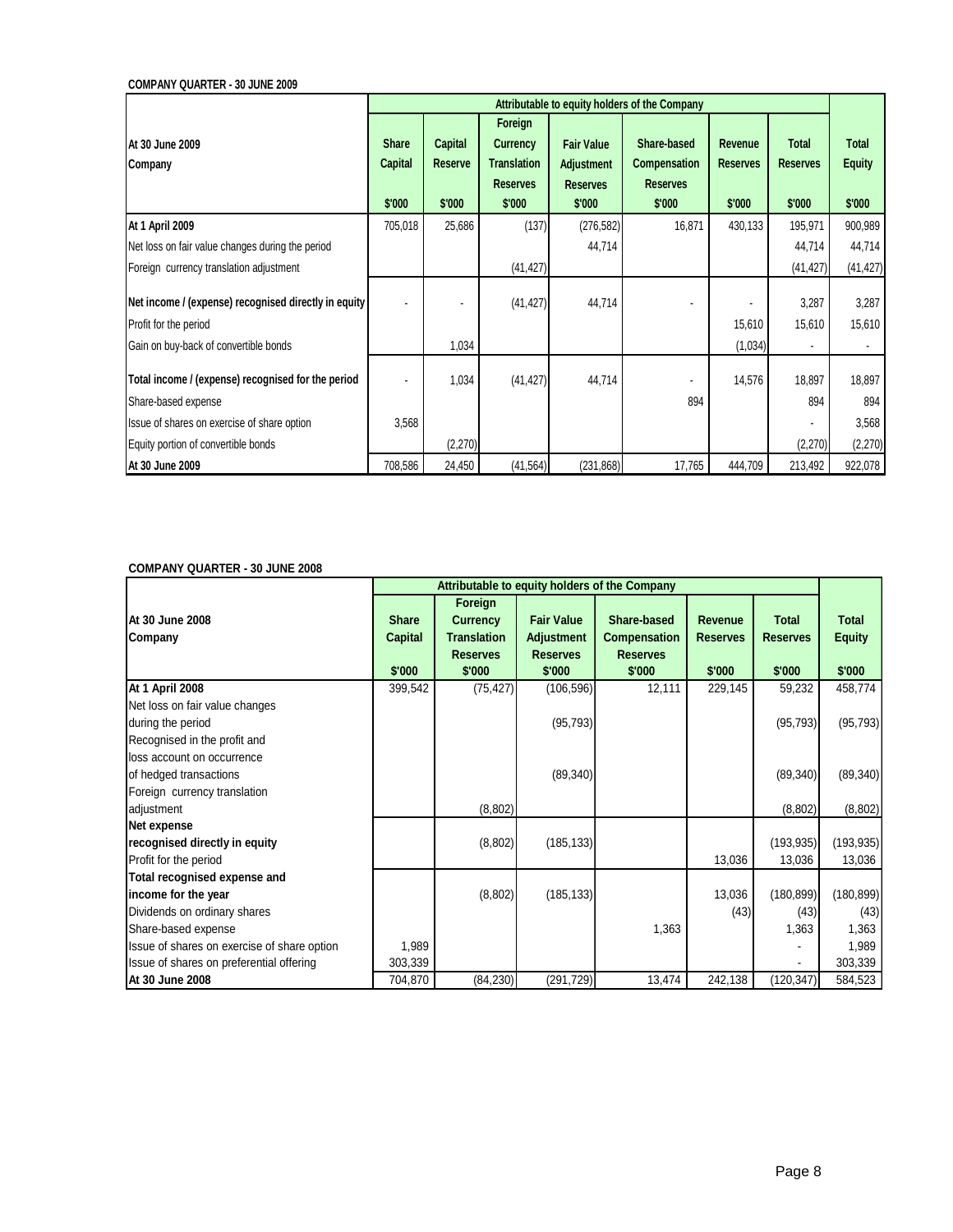1(d)(ii) Details of any changes in the company's share capital arising from rights issue, bonus issue, share buy-backs, exercise of share options or warrants, conversion of other issues of equity securities, issue of shares for cash or as consideration for acquisition or for any other purpose since the end of the previous period reported on. State also the number of shares that may be issued on conversion of all the outstanding convertibles, as well as the number of shares held as treasury shares, if any, against the total number of issued shares excluding treasury shares of the issuer, as at the end of the current financial period reported on and as at the end of the corresponding period of the immediately preceding financial year.

|                                                          | Apr - Jun 09  | Apr - Jun 08  |
|----------------------------------------------------------|---------------|---------------|
| Issue of shares on exercise of share options             | 2,584,000     | 1,297,244     |
|                                                          |               |               |
|                                                          | <b>Jun 09</b> | <b>Jun 08</b> |
| Shares to be issued upon exercise of:                    |               |               |
| Conversion right of convertible bonds                    | 118,371,958   |               |
| Share options                                            | 56,300,825    | 61,307,669    |
|                                                          |               |               |
| Total no. of shares to be issued as at the end of period | 174,672,783   | 61,307,669    |

1(d)(iii) To show the total number of issued shares excluding treasury shares as at the end of the current financial period and as at the end of the immediately preceding year.

|                                                      | <b>Jun 09</b> | <b>Jun 08</b> |
|------------------------------------------------------|---------------|---------------|
| Issued, fully paid share capital:                    |               |               |
| Balance no. of shares as at the beginning of period  | 1,713,212,824 | 1,555,095,400 |
| Addition on Preferential Offering                    | $\,$          | 155,628,689   |
| Addition on exercise of share options                | 2,681,500     | 2,488,735     |
| Total no. of shares outstanding as the end of period | 1,715,894,324 | 1,713,212,824 |

1(d)(iv) A statement showing all sales, transfers, disposal, cancellation and/or use of treasury shares as at the end of the current financial period reported on.

N/A

2. Whether the figures have been audited or reviewed and in accordance with which auditing standard or practice.

The financial statements presented above have not been audited or reviewed.

3. Where the figures have been audited or reviewed, the auditors' report (including any qualifications or emphasis of a matter).

N/A

4. Whether the same accounting policies and methods of computation as in the issuer's most recently audited annual financial statements have been applied.

 The adoption of the new and revised accounting standards that became applicable from 1 July 2008 did not result in substantial changes to the Group accounting policies, which are consistent with those used in the audited financial statements as at 30 June 2008.

 For the year ended 30 June 2009, net gains or losses of unexpired derivatives for each terminal month and broker are shown as fair value of derivative financial instruments under current assets and current liabilities respectively, as against showing gross gains and losses as assets and liabilities in earlier period. Since the accounts of brokers are settled monthly on a net basis, management is of the opinion that the change in the computation is more appropriate. Year ended 30 June 2008 numbers have been reclassified.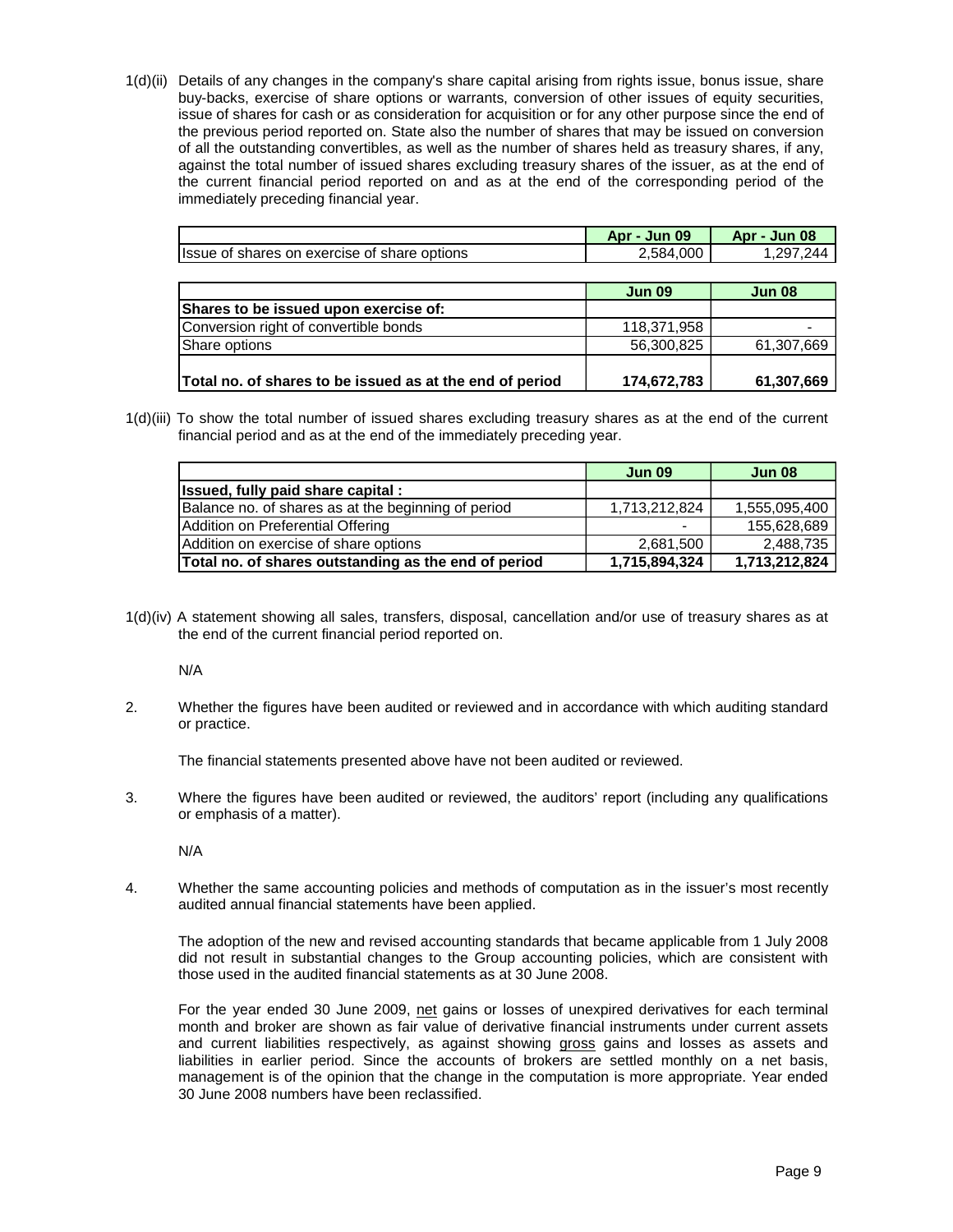5. If there are any changes in the accounting policies and methods of computation, including any required by an accounting standard, what has changed, as well as the reasons for, and the effect of, the changes.

 The Group has applied the same accounting policies in the preparation of the financial statements for the current reporting period as compared to the audited financial statements as at 30 June 2008.

6. Earnings per ordinary share of the Group for the current financial period reported and for the corresponding period of the immediately preceding financial year, after deducting any provision for preference dividends.

|                                           | Group         |                     |               |                           |  |  |
|-------------------------------------------|---------------|---------------------|---------------|---------------------------|--|--|
|                                           |               | <b>Period Ended</b> |               | <b>Three Months Ended</b> |  |  |
|                                           | 30 Jun 09     | 30 Jun 08           | 30 Jun 09     | 30 Jun 08                 |  |  |
| (a) Based on weighted average no. of      |               |                     |               |                           |  |  |
| shares (cents/share)                      | 14.71         | 10.28               | 2.72          | 3.50                      |  |  |
| (b) Based on fully diluted basis          |               |                     |               |                           |  |  |
| (cents/share)                             | 12.38         | 10.08               | 1.21          | 3.44                      |  |  |
| Weighted average no. of shares applicable |               |                     |               |                           |  |  |
| to basic earnings per share               | 1,713,478,345 | 1,631,228,890       | 1,714,019,491 | 1,590,921,777             |  |  |
| Weighted average no. of shares based on   |               |                     |               |                           |  |  |
| fully diluted basis                       | 1,825,925,914 | 1,633,755,527       | 1,733,391,701 | 1,617,098,853             |  |  |

 The earnings per share before considering non-cash share-based expense, amortization of intangible asset, gain on buy-back of Convertible Bonds and loss on impairment of assets is as follows:

|                                      | <b>Group</b> |                     |                           |           |  |  |
|--------------------------------------|--------------|---------------------|---------------------------|-----------|--|--|
|                                      |              | <b>Period Ended</b> | <b>Three Months Ended</b> |           |  |  |
|                                      | 30 Jun 09    | 30 Jun 08           | 30 Jun 09                 | 30 Jun 08 |  |  |
| (a) Based on weighted average no. of |              |                     |                           |           |  |  |
| shares (cents/share)                 | 10.83        | 10.70               | 3.16                      | 3.62      |  |  |
| (b) Based on fully diluted basis     |              |                     |                           |           |  |  |
| (cents/share)                        | 10.16        | 10.49               | 2.98                      | 3.55      |  |  |

- 7. Net asset value (for the Issuer and Group) per ordinary share based on the total number of issued shares excluding treasury shares of the issuer at the end of the:
	- (a) current financial period reported on; and
	- (b) immediately preceding financial year.

|                                                                                                      |                                                 | <b>Group</b> | Company            |                    |  |
|------------------------------------------------------------------------------------------------------|-------------------------------------------------|--------------|--------------------|--------------------|--|
| (In cents per share)                                                                                 | As at<br>As at<br><b>30 Jun 09</b><br>30 Jun 08 |              | As at<br>30 Jun 09 | As at<br>30 Jun 08 |  |
| Net asset value (NAV) per ordinary<br>share based on issued share capital as<br>at end of the period | 52.84                                           | 29.66        | 53.22              | 34.07              |  |

The NAV for the Group before fair value adjustment reserve, goodwill and other intangibles went up from 56.29 cents/share in June 2008 to 71.44 cents/share in June 2009.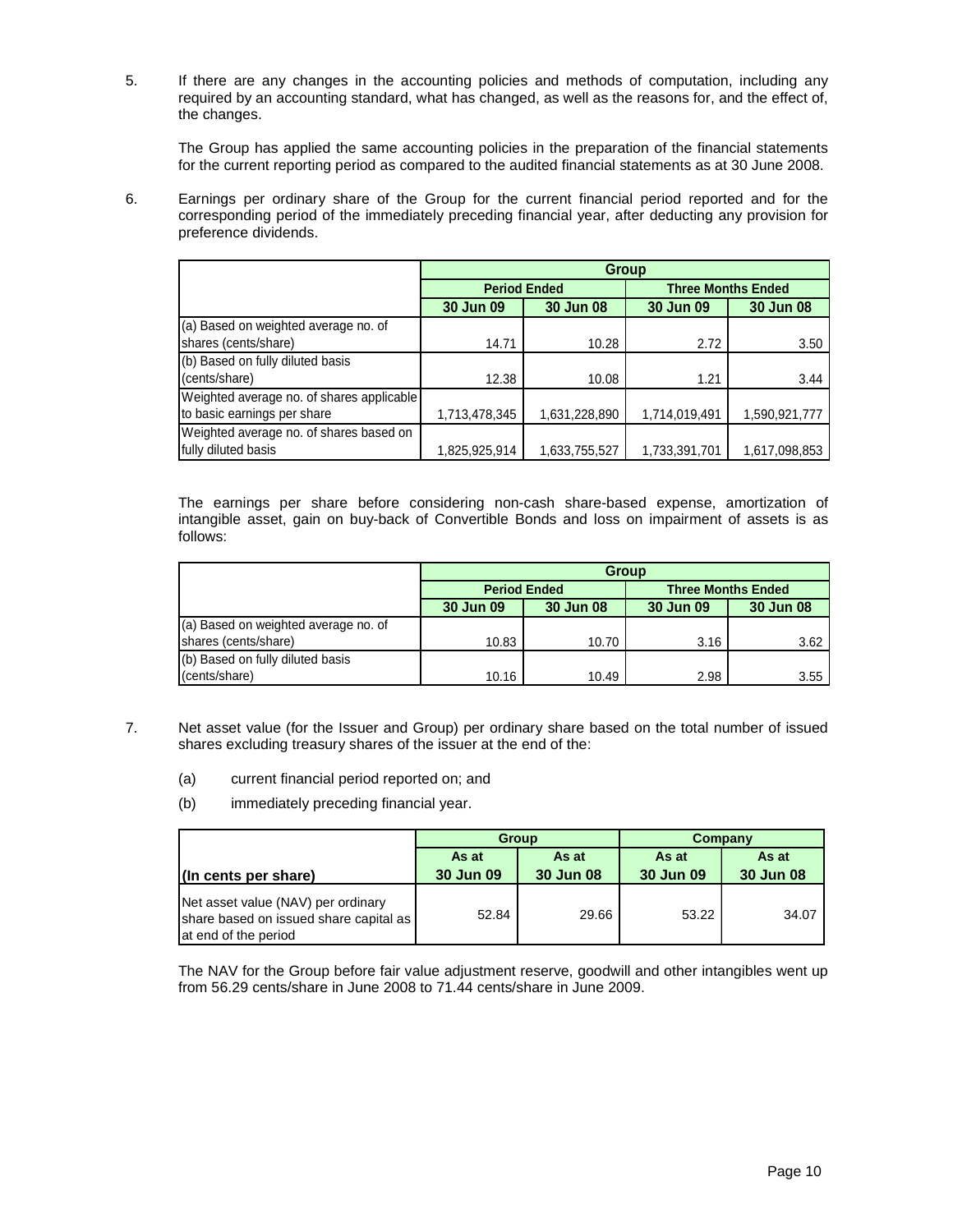- 8. A review of the performance of the Group, to the extent necessary for a reasonable understanding of the Group's business. It must include a discussion of the following:
	- (a) any significant factors that affected the turnover, costs, and earnings of the Group for the current financial period reported on, including (where applicable) seasonal or cyclical factors; and
	- (b) any material factors that affected the cash flow, working capital, assets or liabilities of the Group during the current financial period reported on.

## **Introduction**

Olam is a leading, global, integrated supply chain manager of agricultural products and food ingredients with operations in over 60 countries. Since the establishment of our business in 1989, we have evolved from a single country, single product trader to a multi-country, multi-product supply chain manager. Today, we manage an integrated supply chain for 20 agricultural products. As supply chain managers, we are engaged in the sourcing, processing, warehousing, transportation, shipping, distribution and marketing of these products from the farm gate in the producing countries to the factory gate of our customers in the destination markets while managing the risks at each stage of the supply chain. We organize the 20 products into 4 business segments as given below:

| <b>Business Segment</b>                         | <b>Products</b>                |
|-------------------------------------------------|--------------------------------|
| <b>Edible Nuts, Spices &amp; Beans</b>          | Cashews                        |
|                                                 | Peanuts                        |
|                                                 | Almonds                        |
|                                                 | Spices & Dehydrates            |
|                                                 | Sesame                         |
|                                                 | Beans - Pulses, Lentils & Peas |
| <b>Confectionery &amp; Beverage Ingredients</b> | Cocoa                          |
|                                                 | Coffee                         |
|                                                 | Sheanuts                       |
| Food Staples & Packaged Foods                   | Rice                           |
|                                                 | Sugar                          |
|                                                 | Wheat                          |
|                                                 | <b>Barley</b>                  |
|                                                 | Palm                           |
|                                                 | Dairy Products                 |
|                                                 | Packaged Foods                 |
| <b>Industrial Raw Materials</b>                 | Cotton                         |
| (Earlier called the Fibre & Wood                | Wool                           |
| Products segment)                               | <b>Wood Products</b>           |
|                                                 | Rubber                         |

## **Background to analysing our Financial Statements**

## **Profitability**

**a.** Inclusion of results of companies acquired by the Group: The results include proportionate share of profits of joint ventures, Nauvu Investments Pte. Ltd. and Olam Wilmar Investment Holdings Pte. Ltd. and an associate, Open Country Dairy Limited (formerly known as Dairy Trust Limited), and consolidated results of Industrias Martin Cubero (IMC). Therefore the consolidated results for FY2009 are not strictly comparable to results of FY2008.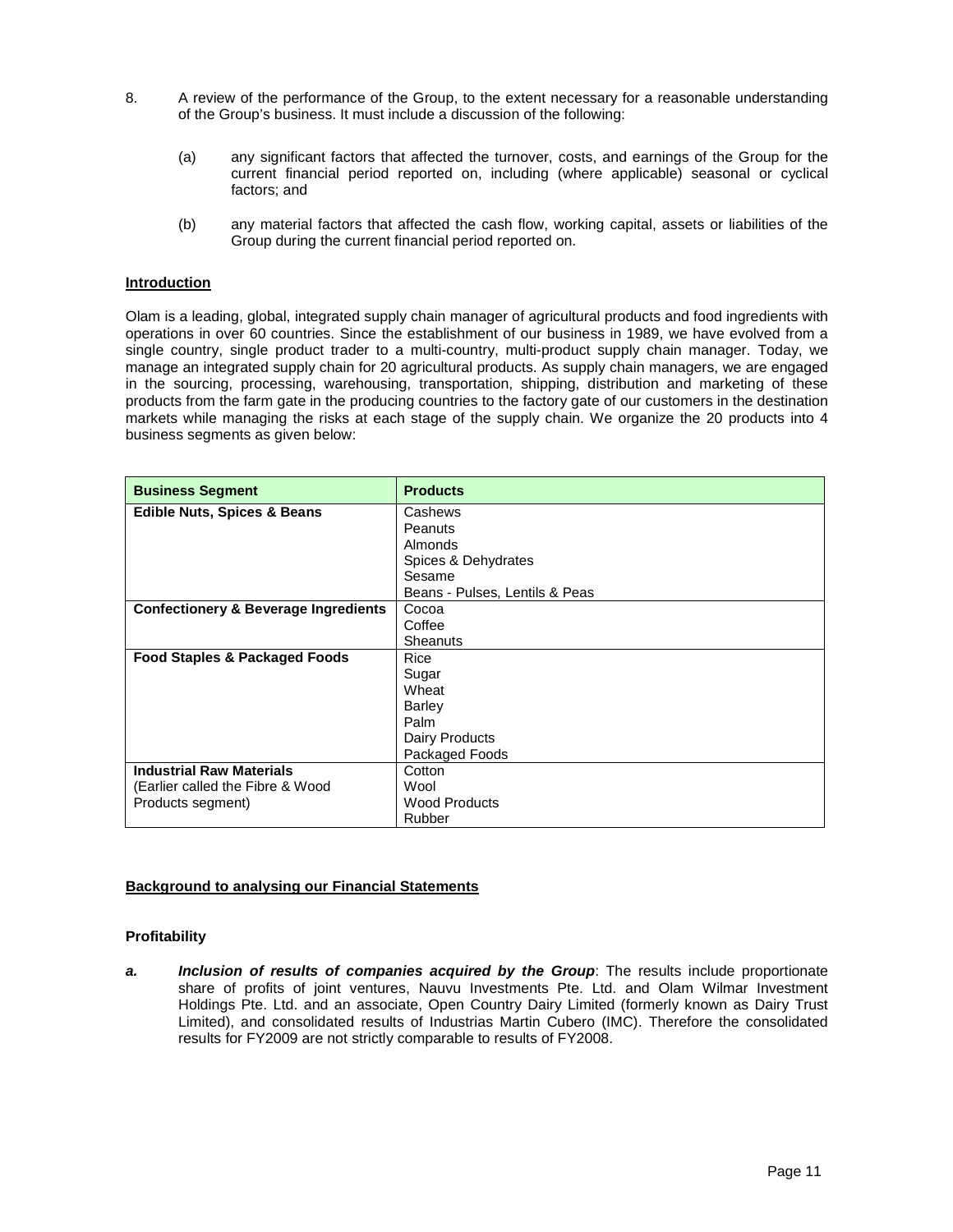b. **Gross and Net Contribution:** We measure and track our profitability in terms of Gross Contribution (GC) and Net Contribution (NC) per ton of product supplied. For every transaction, we target a minimum net contribution per ton of product supplied based on the risks, complexities and value added services that we provide to our customers to meet their specific requirements. We are focused on enhancing these margins by providing value added services such as vendor managed inventory (VMI), organic certification, fair trade produce certification (FTP), customised grades and quality, proprietary market intelligence and risk management solutions.

GC is calculated as sale of goods, other income, less cost of goods sold (raw material costs plus other direct costs, including packing costs etc.), shipping and logistics expenses, claims and commission, bank charges, net measurement of derivative instruments (other than relating to Convertible Bonds), gain / loss on foreign exchange and share of gain / loss from jointly controlled entities / associates. For the purposes of determining Net Contribution, interest expenses are reduced from the GC. This year, we have split the interest costs incurred for working capital debt and debt for fixed capital investment and we have deducted the variable interest on working capital only as the same is a function of our inventory holding period. For analyzing the performance of the group, share of jointly controlled entities / associates has been included in the GC and NC alongwith proportionate share of volumes. Previous year's numbers relating to interest and associates have been reclassified to facilitate like to like comparison of segmental results.

- c. **Volumes:** Volumes include proportionate share of volumes from the jointly controlled entities / associates. The second key driver to our profitability is the volume of products supplied. Given our integration and end-to-end supply chain capabilities, we seek to match the supply of our products with demand from our customers. The volume of agricultural products that we supply is largely within our control and is a function of the strength of our supply chain infrastructure in the origins (producing countries) and the markets (consuming countries).
- d. **Seasonality:** Production of agricultural products is seasonal in nature. The seasonality of the products in our portfolio depends on the location of the producing country. The harvesting season for most of the agricultural products for countries situated in the northern hemisphere generally falls between October and March. Countries in the southern hemisphere have harvesting seasons between April and September. It is also not unusual to experience both delays as well as early starts to the harvesting seasons in these countries based on actual weather patterns in a particular year. In addition to an early or delayed harvesting season, the precise timing and size of arrivals of these products can also vary based on the farmer's selling decisions, which are mainly a function of his view on prices and his inventory holding capacity. The majority of our origins are located in the northern hemisphere. Consequently, our earnings tend to be relatively higher in the Second Half of the Financial Year (January to June) compared to the First Half of the Financial Year (July to March).

| Q1          | Q2         | $1St$ Half   | Q3          | Q4         | $2nd$ Half |
|-------------|------------|--------------|-------------|------------|------------|
| July - Sept | Oct - Dec  | $July - Dec$ | Jan - March | Apr – June | Jan - June |
| $5 - 10\%$  | $25 - 30%$ | $30 - 40%$   | $35 - 40%$  | $25 - 30%$ | $60 - 70%$ |

Based on this seasonality, we expect the phasing of our earnings to be as follows:

**Balance Sheet:** During FY2009, the industry witnessed an increased level of volatility in prices of various products. Since we participate in this industry as supply chain managers and not positional / directional traders, this has had limited impact on the profitability of the Group. However, there has been a material impact on equity and current assets and liabilities (fair value of derivative financial instruments) due to the application of Hedge Accounting provisions under FRS39.

**Comparative FY2008 :** We are reclassified the previous year's numbers where appropriate to reflect the changes adopted in the computation of GC and NC as explained above.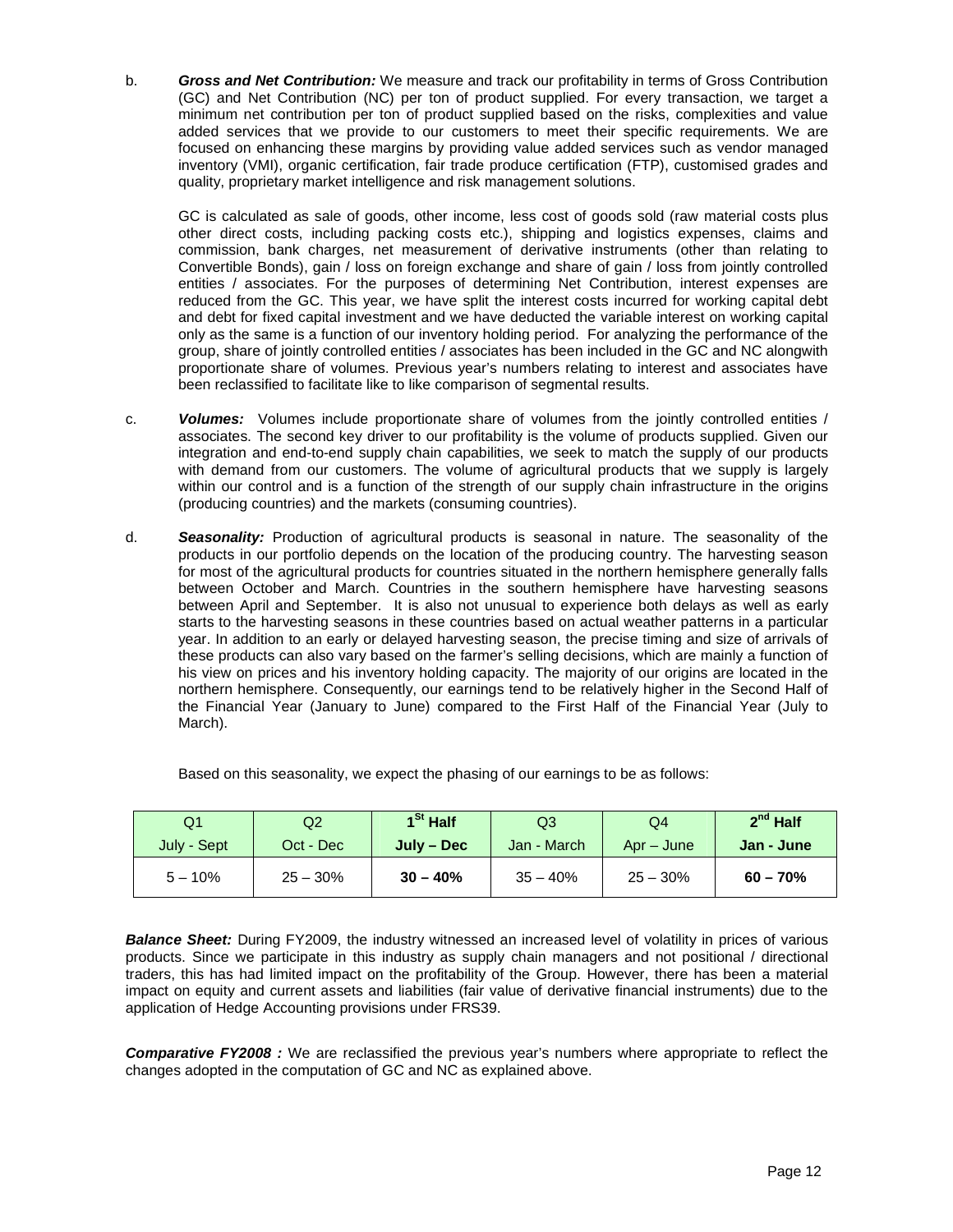# **Profit and Loss Statement**

The Company has grown sales volume, sales turnover and net profit after tax by 16.1%, 5.9% and 50.3% respectively in FY2009 compared to FY2008. Excluding the one-off net gain of S\$80.6 million from the buy back of convertible bonds and loss on asset impairment of S\$10.8 m, Net Profit After Tax grew by 20.9% to S\$182.2 million. The summary of the performance for FY2009 and for the corresponding period last year is given below:

|                                   | <b>FY2009</b><br>(S\$'000) | <b>FY2008</b><br>(S\$'000) | % Increase |
|-----------------------------------|----------------------------|----------------------------|------------|
| <b>Sales Volume (metric tons)</b> | 5,720,640                  | 4,926,363                  | 16.1%      |
| Sales Value                       | 8,587,932                  | 8,111,910                  | 5.9%       |
| GC                                | 762,091                    | 676,371                    | 12.7%      |
| NC <sup>*</sup>                   | 600,848                    | 518,330                    | 15.9%      |
|                                   |                            |                            |            |
| <b>Reported PAT</b>               | 252,029                    | 167,703                    | 50.3%      |
|                                   |                            |                            |            |
| One off gains / losses            | 69,781                     | 16,960                     | 311.4%     |
|                                   |                            |                            |            |
| <b>Operational PAT</b>            | 182,248                    | 150,743                    | 20.9%      |

\* For calculating NC, interest expense on working capital debt has been considered

The one-off gains and losses relate to the following:

- (a) During Q2 FY2009, the Company bought back convertible bonds of aggregate principal amount of US\$123.6 million for US\$80.5 million. During Q3 FY2009, the Company bought back the convertible bonds issued in July 2008 of aggregate principal amount of US\$157.2 million for US\$122.6 million and exchanged them for new convertible bonds. The aggregate net gain on the buyback of the bonds after considering transactional expenses was S\$80.6 million.
- (b) On 30 May 2009, the company reported that the Federal Government in Australia had settled a transaction on 28 May 2009, to purchase 240 gigalitres of water from Twynam Pastoral Company ("Twynam"). By selling these entitlements, Twynam could be signaling the prospects of reduction or elimination of cotton production in the future. Olam's wholly-owned subsidiary, Queensland Cotton, had previously acquired Twynam's Collymongle gin in the Gwydir valley and Warren gin in the Macquarie valley. Under the acquisition terms, Queensland cotton had the exclusive rights to gin Twynam's upland cotton crop grown in the respective ginning zones until 2012. As a result of the reduction of cotton production in future, the Group has charged a one-off impairment of assets of S\$10.8 million (AUD\$10 m) to the Profit and Loss statement for FY2009.

The Company's acquisitions over the last two years have contributed strongly to its performance during the year. The split between the existing business and new businesses acquired in the last 24 months is given below :

|                            |                             | 2009                          |              |                             | 2008<br>% Increase            |           |       |  |
|----------------------------|-----------------------------|-------------------------------|--------------|-----------------------------|-------------------------------|-----------|-------|--|
| <b>Description</b>         | Existing<br><b>Business</b> | <b>New</b><br><b>Business</b> | <b>Total</b> | Existing<br><b>Business</b> | <b>New</b><br><b>Business</b> | Total     | Total |  |
| Volume (metric tons)       | 4.784.400                   | 936,240                       | 5,720,640    | 4,530,153                   | 396,209                       | 4,926,362 | 16.1% |  |
| Net Contribution (S\$'000) | 459.407                     | 141.441                       | 600,848      | 428,409                     | 89.921                        | 518,330   | 15.9% |  |
| % Share                    | 76.5%                       | 23.5%                         | 100.0%       | 82.7%                       | 17.3%                         | 100.0%    |       |  |

With the exception of PT DUS and Naarden, all the other acquisition and investments in JVs and Associates had a profitable year. This performance, in a very volatile market environment, reflects the strength of our M&A strategy and the significant synergy value that Olam is adding to these assets post acquisition.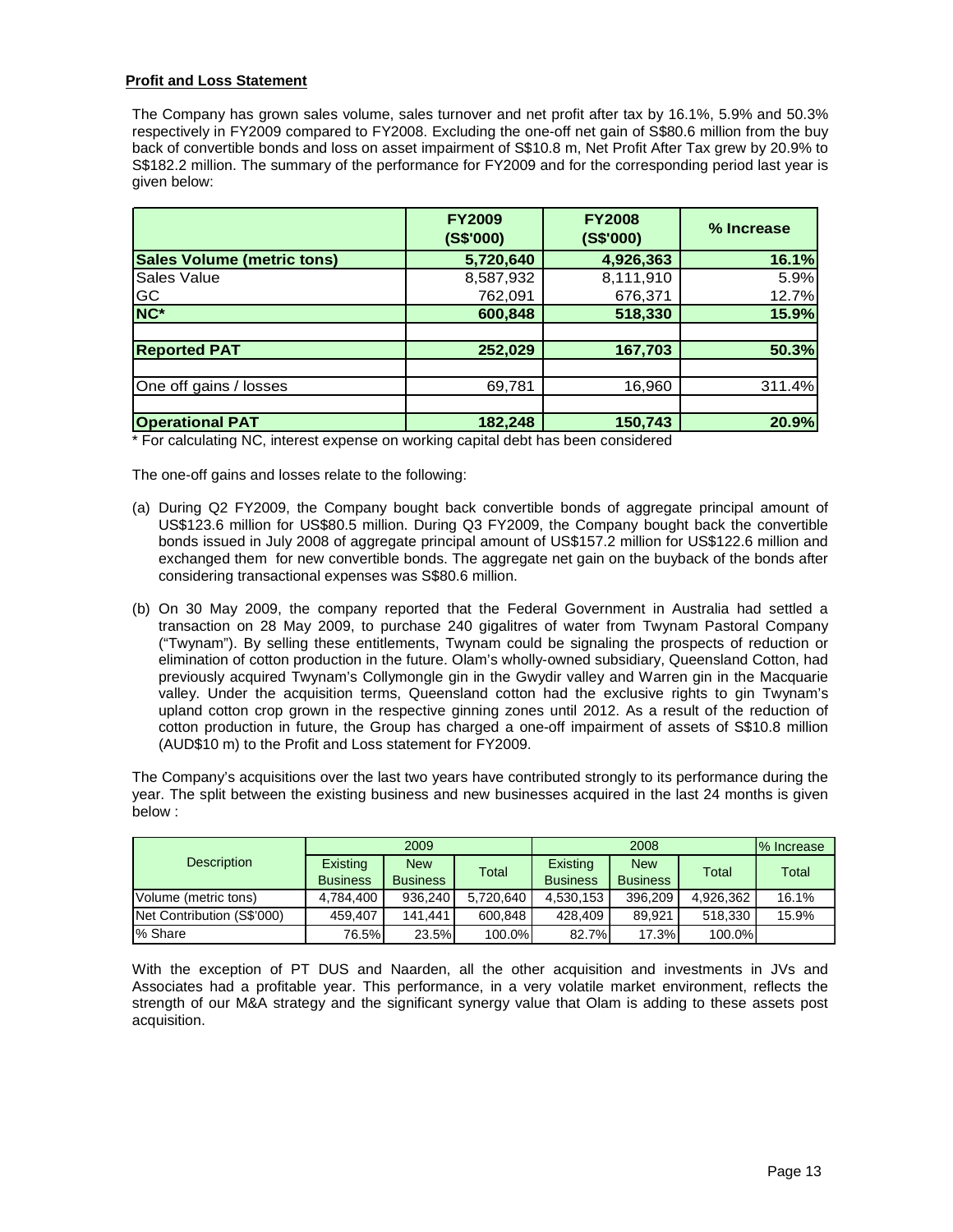The Company reports its results across four business segments. The Company has delivered strong performance in three out of the four segments in FY2009. These segments namely the Edible Nuts, Spices & Beans segment (comprising 6 agri commodities), the Confectionery & Beverage Ingredients segment (comprising 3 agri commodities) and the Food Staples & Packaged Food segments (comprising 7 agri commodities) are all food raw materials and ingredients. The demand for our products in these three segments, which accounted for 82.9% of our revenue in FY2009, held up well confirming the view that demand for these 16 products is relatively more recession resilient. Sales Volume for these three segments grew by 19.9% in FY2009 compared to FY2008. The combined Net contribution for the segments grew by 21.2% in FY2009 compared to FY2008. The strong showing by these segments, despite the global recession and tough trading conditions, played a major role in the Company's strong performance in FY2009.

The fourth segment, the Industrial Raw Materials segment comprises four agri commodities, namely Cotton, Wool, Rubber and Wood Products. This segment accounted for 17.1% of our revenue in FY 2009. This segment being relatively more recession sensitive, the demand for these commodities faced sharp demand contraction in FY2009 on account of the global economic slowdown. As a result, the volume and NC growth in this segment in FY2009 was only 2.7% and 1.6% compared to FY2008. We however believe that this is a cyclical issue and have used this opportunity to gain market share and further consolidate our competitive position in the segment.

The following table provides the segmental breakdown on Sales Volume, Sales Revenue, Gross Contribution (GC) and Net Contribution (NC) for FY2009:

|                                  | <b>Sales Volume</b><br>(in Metric Tons) |               |               | <b>Sales Revenue</b><br>(in S\$'000) | <b>Gross Contribution</b><br>(GC) (in S\$'000) |               | <b>Net Contribution</b><br>(NC) (in S\$'000) |               |
|----------------------------------|-----------------------------------------|---------------|---------------|--------------------------------------|------------------------------------------------|---------------|----------------------------------------------|---------------|
| <b>Segment</b>                   | <b>Jun 09</b>                           | <b>Jun 08</b> | <b>Jun 09</b> | <b>Jun 08</b>                        | <b>Jun 09</b>                                  | <b>Jun 08</b> | <b>Jun 09</b>                                | <b>Jun 08</b> |
| <b>Edible Nuts, Spices &amp;</b> |                                         |               |               |                                      |                                                |               |                                              |               |
| <b>Beans</b>                     | 975,937                                 | 827,129       | 1,200,076     | 1,168,940                            | 173,892                                        | 151,468       | 155,137                                      | 127,981       |
| Per ton (S\$)                    |                                         |               | 1,230         | 1,413                                | 178                                            | 183           | 159                                          | 155           |
| <b>Confectionery &amp;</b>       |                                         |               |               |                                      |                                                |               |                                              |               |
| <b>Beverage Ingredients</b>      | 1,169,601                               | 1,046,562     | 3,783,126     | 3,188,876                            | 241,829                                        | 207,065       | 168,455                                      | 148,405       |
| Per ton (S\$)                    |                                         |               | 3,235         | 3,047                                | 207                                            | 198           | 144                                          | 142           |
| <b>Food Staples &amp;</b>        |                                         |               |               |                                      |                                                |               |                                              |               |
| <b>Packaged Foods</b>            | 2,451,161                               | 1,958,791     | 2,139,621     | 2,027,474                            | 159,163                                        | 141,728       | 135,537                                      | 102,489       |
| Per ton (S\$)                    |                                         |               | 873           | 1,035                                | 65                                             | 72            | 55                                           | 52            |
| <b>Industrial Raw</b>            |                                         |               |               |                                      |                                                |               |                                              |               |
| Materials*                       | 1,123,941                               | 1,093,881     | 1,465,109     | 1,726,620                            | 187,207                                        | 176,110       | 141,719                                      | 139,455       |
| Per ton (S\$)                    |                                         |               | 1,304         | 1,578                                | 167                                            | 161           | 126                                          | 127           |
| Total                            | 5,720,640                               | 4,926,363     | 8,587,932     | 8,111,910                            | 762,091                                        | 676,371       | 600,848                                      | 518,330       |
| Per ton (S\$)                    |                                         |               | 1,501         | 1,647                                | 133                                            | 137           | 105                                          | 105           |

**Cumulative**

\*Sales volume for Wood Products is measured in cubic meters.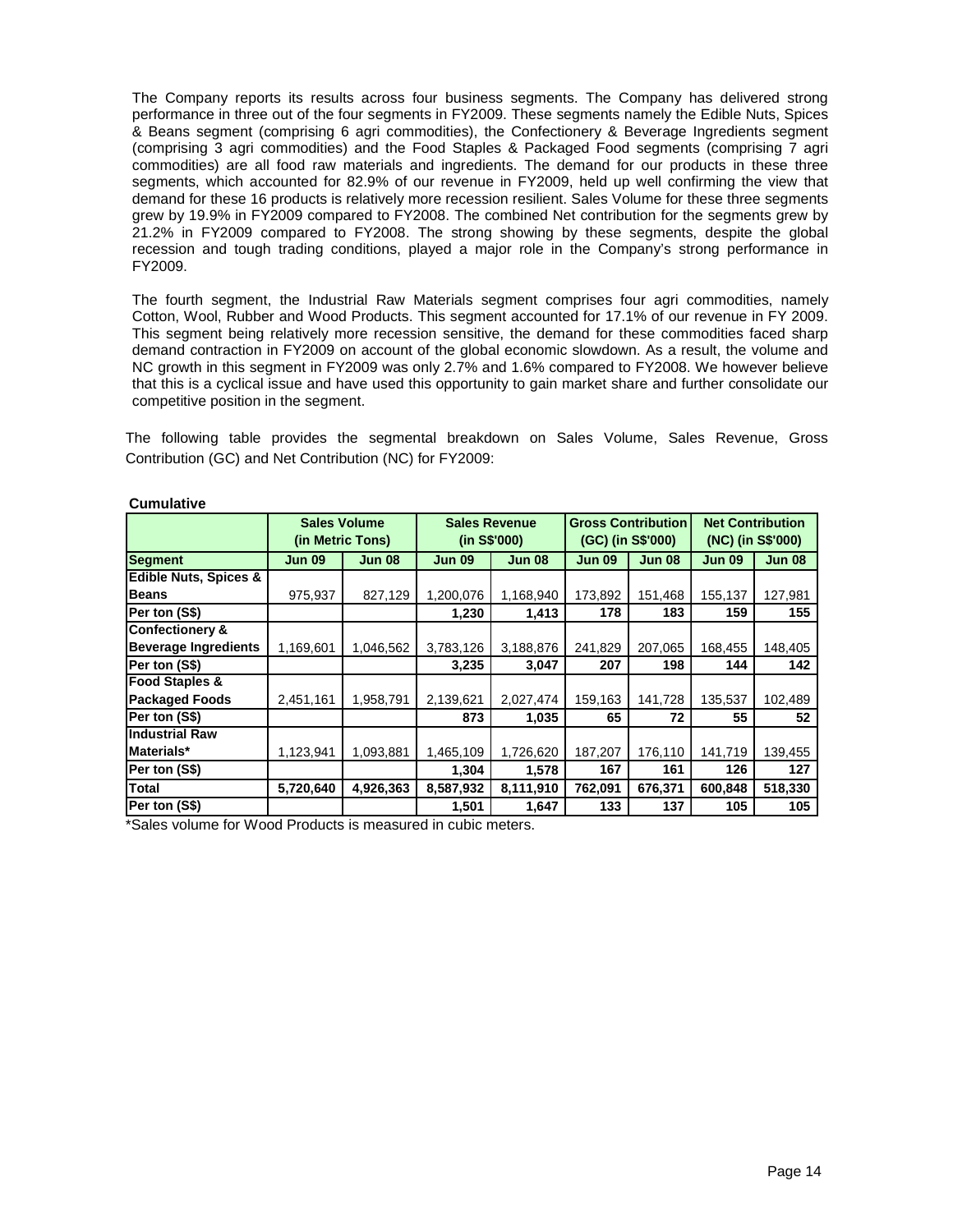**Quarter Segment Jun 09 Jun 08 Jun 09 Jun 08 Jun 09 Jun 08 Jun 09 Jun 08 Edible Nuts, Spices & Beans** 358,195 325,851 397,517 409,490 55,522 58,838 53,611 56,216 **Per ton (S\$) 1,110 1,257 155 181 150 173 Confectionery & Beverage Ingredients** 204,227 246,440 1,198,270 723,520 47,415 48,329 44,866 41,857 **Per ton (S\$) 5,867 2,936 232 196 220 170 Food Staples & Packaged Foods** | 493,944 | 315,830 | 459,773 | 597,494 | 23,493 | 24,501 | 19,992 | 12,037 **Per ton (S\$) 931 1,892 48 78 40 38 Industrial Raw Materials\*** 288,329 284,121 383,366 651,736 44,664 44,329 43,733 44,323 **Per ton (S\$) 1,330 2,294 155 156 152 156 Total 1,344,695 1,172,242 2,438,926 2,382,240 171,094 175,997 162,202 154,433 Per ton (S\$) 1,814 2,032 127 150 121 132 Net Contribution (NC) (in S\$'000) Sales Volume (in Metric Tons) Sales Revenue (in S\$'000) Gross Contribution (GC) (in S\$'000)**

\*Sales volume for Wood Products is measured in cubic meters.

A brief segmental review for FY2009 is given below:

### **Edible Nuts, Spices & Beans**

The Edible Nuts, Spices & Beans segment recorded a volume growth of 18.0% and revenue growth of 2.7% for FY2009. Net contribution (NC) grew 21.2% to S\$155.1 million with NC per tonne increasing from S\$154.7 in FY2008 to S\$159.0 in FY2009. The improvement in volume and NC came mainly from the Cashew, and the Spices & Dehydrates businesses.

Cashew volumes grew even as market conditions were less favourable compared to FY2008. This was due to Olam's diversified markets exposure in Asia and the Middle East, which grew strongly during this period, as well as Olam's ability to gain market share from fringe players who were not able to cope as effectively with the impact of the global financial crisis.

The Peanuts business growth in both volume and NC came from market share gains in US and China.

The Spices & Dehydrates business reported strong sales volume and NC improvement as Olam successfully captured strong demand-pull by retail buyers, specialty and private label segments, thus offsetting the lower off-take from the industrial and food service segments. NC margins increased on account of enhanced product offerings.

In the Sesame business, Olam entrenched itself further in the Turkish and Chinese markets by replicating its distribution model to access end-users directly in these countries. Increased hulling volumes in Nigeria enabled the business to retain its status as the largest exporter of Sesame from the country.

The Pulses & Beans business continued the expansion of its origination and marketing activities in North and South America that helped boost its volume and NC growth during the year. The business extended its sourcing operations to Canada, a new origin, and penetrated new markets viz. Bangladesh, Turkey, Brazil and Venezuela.

#### **Confectionery and Beverage Ingredients**

The Confectionery & Beverage Ingredients segment reported an 11.8% growth in volume and 18.6% increase in revenue. NC rose by 13.5% to S\$168.5 million with NC per tonne rising from S\$141.8 in FY2008 to S\$144.0 in FY2009.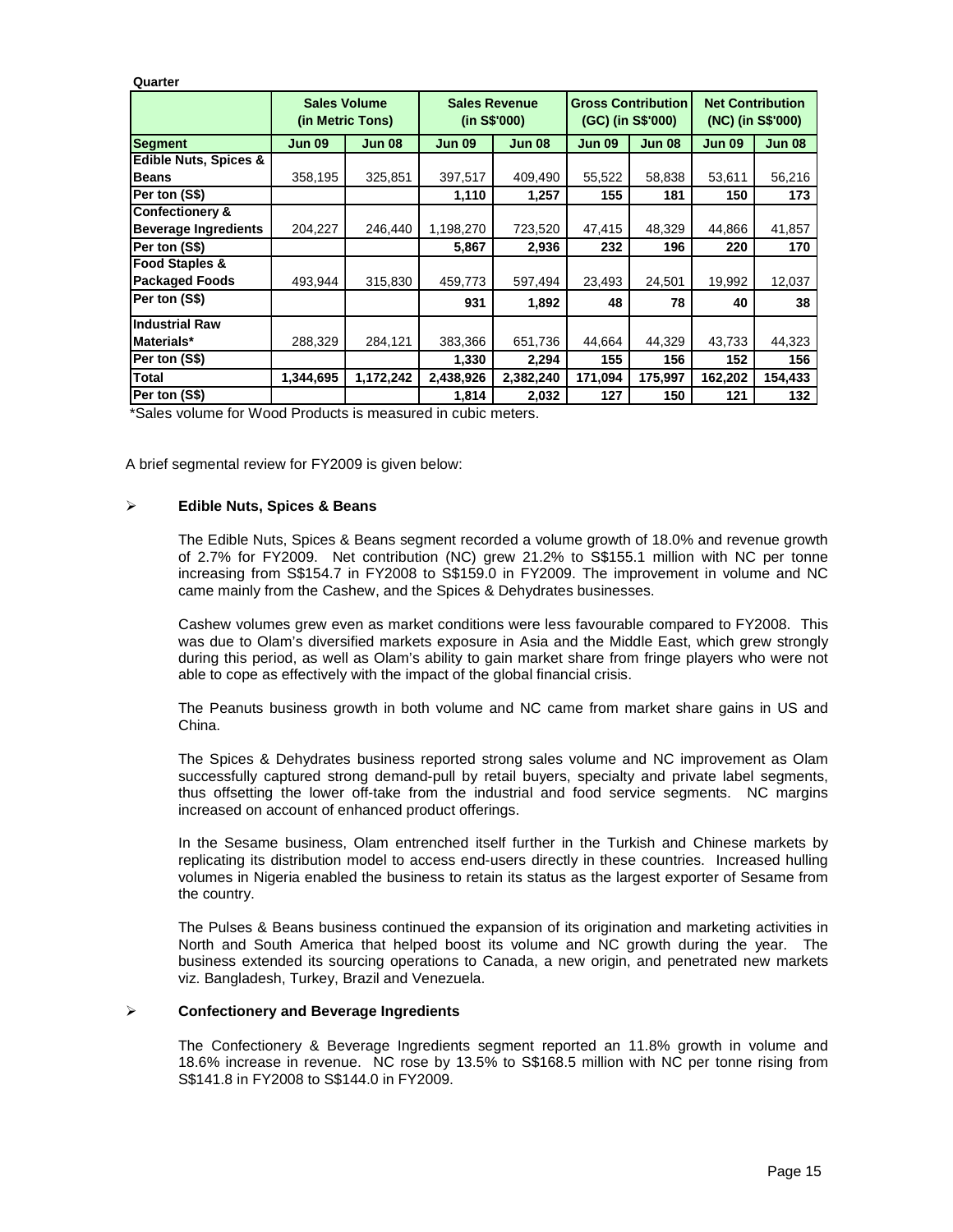Despite sporadic supply disruptions during the year, Coffee volumes grew significantly compared to FY2008 with improved global market share as Olam made significant progress in the South American origins by initiating sourcing and distribution of Coffee locally for the Brazilian market and deepening upcountry sourcing presence and processing volumes in Colombia, Peru and Honduras. Margins from the Coffee business grew as a result of the increased depth in procurement and the success in expanding sourcing and production of sustainable coffees for markets in Europe.

Cocoa experienced challenging market conditions in the second half of the year due to an overall short crop and steep downturn in grinding and chocolate consumption during the year. In spite of less than favourable market conditions, Olam continued to consolidate its position as one of the leading originators of Cocoa by growing its market share in Asia and in most African origins.

## **Food Staples and Packaged Foods Business**

Sales volume and revenue for the Food Staples & Packaged Foods segment grew by 25.1% and 5.5% respectively in FY2009. NC increased 32.2% to S\$135.5 million and NC per tonne improved from S\$52.3 in FY2008 to S\$55.4 in FY2009.

The Rice business had embarked on several initiatives in terms of deeper participation in higher margin segments including milling, origination and logistics. All these initiatives stood the business in good stead and helped it secure increased volumes as well as margins during the year.

The melamine scare in China, the severe economic downturn in Russia and other markets adversely impacted Dairy Products volumes and margins during FY2009. Volume contribution from Open Country Dairy exceeded expectations. The continued diversification across markets in Africa, Middle East and Asia and origins, and the introduction of new product lines viz. evaporated milk and condensed milk under "Pearl" brand in new markets in Africa helped the business navigate through otherwise tough trading conditions.

In Sugar, volume growth came from increased sourcing volumes in Brazil and sales into Russia and CIS where volumes doubled compared to the previous year. The sugar milling asset, which we acquired in India, performed as expected in spite of a relatively shorter season and smaller crop.

The Grains business got off to a good start during the year and contributed to the growth in volume and NC in this segment with wheat and barley exports from Australia into South and South-East Asian markets as well as exports from Russia into several Mediterranean markets. Furthermore, the business was able to leverage on the company's presence in Brazil and Argentina and participate in the trade flow between these two countries.

The Packaged Foods business had a good year in terms of growth in West Africa in products viz. tomato paste, edible oil packs, pasta and mayonnaise. Supply side arrangements with key suppliers further strengthened the business enabling the company consolidate its position and become the second largest supplier of tomato paste into West Africa.

## **Industrial Raw Materials**

The Industrial Raw Materials segment showed a creditable performance in spite of it being more recession sensitive relative to the other three are food ingredient segments. Volumes grew by 2.7% even as demand weakened significantly during the year. While revenues fell 15.1% due to lower prices, NC grew by 1.6% to S\$141.7 million.

The Cotton business ended the year on a positive note, registering an overall growth in volume after two consecutive quarters of lower demand and rapid destocking by textile mills. Queensland Cotton's profitability returned to positive territory in FY2009 as a result of its US and Brazil operations performing well.

The global economic downturn had a significant impact on the global housing market with construction activity and furniture manufacturing activities registering a steep decline in all countries including India, China, Vietnam and Europe. This, in turn, resulted in a slowdown of demand for Wood Products, which impacted sales volume and margin growth during the year in the segment.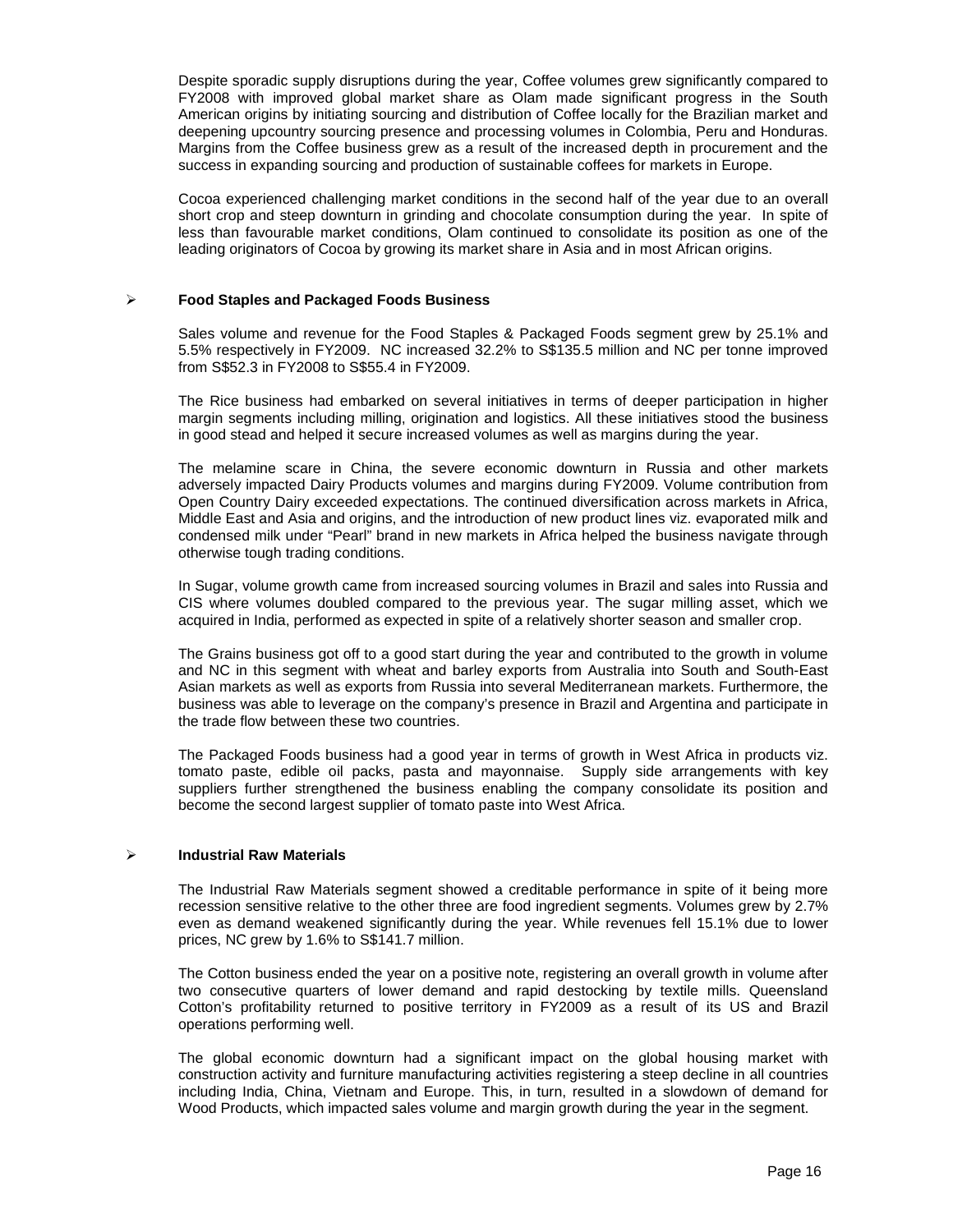## **Jointly Controlled Entities and Associates**

The jointly controlled entities and associates for the year were Nauvu Investments (50%), Olam-Wilmar Investment Holdings (50%) and Open Country Dairy (24.99%). Olam's share of volumes from these jointly controlled entities and associates amounted to 152,130 metric tonnes in FY2009.

Nauvu Investments, the 50/50 joint venture between Olam and Wilmar International, turned in an impressive performance in FY2009. This was mainly due to a significant improvement in palm plantation yields, expansion of owned plantation and out grower plantation volumes, which led to higher sales volumes of CPO and palm-based products. Better than expected palm and rubber prices also contributed to higher revenues.

Pure Circle, in which the Olam-Wilmar joint venture has a 20% stake, has performed well and exceeded our expectations both in terms of volume and profits for FY2009.

Open Country Dairy's adoption of a lower-cost, on-time execution and higher asset turn strategy worked well during the year as the global financial crisis impacted the overall dairy industry. It met its first-year operating expectations, processing 650 million litres of milk and manufacturing approximately 70,000 metric tonnes of powder and cheese products during the year.

### **Costs and Expenses**

- Q4 FY2009: SG&A decreased by 4.2% to S\$103.2 million in Q4 FY2009 over the corresponding quarter in FY2008.
- FULL YEAR: SG&A increased by 10.3% to S\$373.6 million in FY2009 over the corresponding period in FY2008. SG&A/Sales ratio increased from 4.18% in FY2008 to 4.35% in FY2009.

### **Taxation**

- Q4 FY2009: Taxes decreased to (S\$9.1) million for Q4 FY2008 as compared to a decrease of (S\$18.6) million for Q4 FY2008.
- FULL YEAR: Taxes increased to S\$6.0 million for FY2009 as compared to a tax credit of (S\$2.7) million for FY2008. The gain on buy-back of bonds is not taxable.

#### **Net profit after tax**

- Q4 FY2009: Net profit after tax decreased by 28.0% to S\$46.7 million for Q4 FY2009 from S\$64.9 million in Q4 FY2008.
- FULL YEAR: Net profit after tax increased by 50.3% to S\$252.0 million for FY2009 from S\$167.7 million in FY2008. Excluding the gain on buy-back of bonds and loss on impairment of assets, operational Profit after tax increased by 20.9% to S\$182.2 million.

#### **Balance Sheet & Cash Flow**

## **Non-current liabilities - Convertible Bonds**

The Company had issued Convertible Bonds of principal amount of US\$300.0 million in July 2008 of which Bonds of principal amount of US\$280.8 million were bought back during the year. During the year, the Company also issued new Convertible Bonds of principal amount of US\$122.6 million.

Convertible Bonds aggregating to US\$141.8 million have been apportioned to the fair values of debt, equity and embedded derivative instruments. S\$168.2 million in the balance sheet represents the aggregate debt value of the New Convertible Bonds' principal value of US\$122.6 million and the old Convertible Bonds' residual principal amount of US\$19.2 million.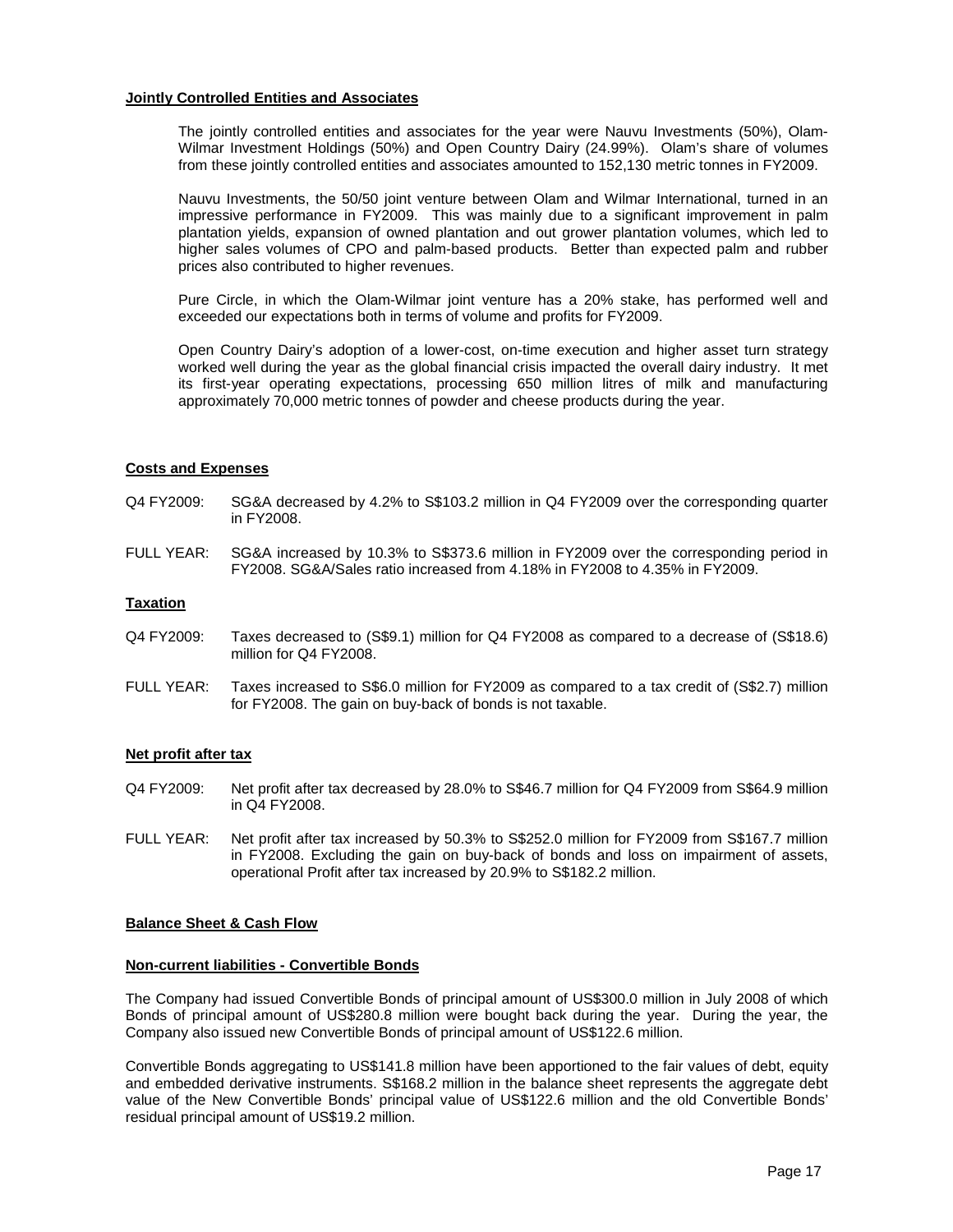## **Equity and Reserves**

Total equity and reserves (before fair value adjustment reserve) increased from S\$964.3 million as of 30 June 2008 to S\$1,225.8 million as of 30 June 2009.

S\$44.9 million under capital reserve represents the fair value of equity portion of outstanding convertible bonds, of which, gain of S\$20.4 million on account of buy back of convertible bonds has been transferred to revenue reserve.

## **Fixed Assets**

During the period, fixed assets of S\$203.9 million were added. Reduction on account of depreciation and currency translation amounting to S\$73.4 million resulted in net increase of S\$130.5 million from S\$403.4m to S\$533.9 million during FY2009.

### **Non-current Assets – Fair value of derivative instruments**

Non-current assets include S\$12.3 million which represents the fair value of the embedded derivative instruments in the Convertible Bonds as at 30 June 2009. The embedded derivative instruments in Convertible Bonds are required to be fair valued at each reporting date.

### **Interests in jointly controlled entities**

Increase of S\$292.8 million in the interests in jointly controlled entities represents investments in Nauvu Investments Pte. Ltd. and in Olam Wilmar Investment Holdings Pte. Ltd., which are 50:50 joint ventures between the Company and Wilmar International Limited.

### **Investment in associates**

Investment in associates amounting to S\$106.5 million represents the Company's 24.99% equity investment in Open Country Dairy Limited (formerly known as Dairy Trust Limited).

## **Current Assets**

#### **Debtors Analysis**

Debtor days in FY2009 decreased to 31 days as compared to 33 days as at 30 June 2008.

#### **Stocks**

Stock turnover days increased to 91 days as compared to 88 days as at 30 June 2008. There was an increase in stock value of 9.1% by S\$162.3 million to S\$1,952.5 million from S\$1,790.2 million as on 30 June 2008.

#### **Advance to Suppliers**

Advance to Suppliers days decreased to 13 days in FY2009 from 19 days as at 30 June 2008. The advances decreased from S\$380.0 million in FY2008 to S\$277.7 million in Y2009.

#### **Borrowings**

Borrowings increased to S\$3,173.7 million as of end of June 2009 from S\$2,984.5 million as of 30 June 2008 in line with the growth in the business. The borrowings net of cash and cash equivalents amounted to S\$2,642.2 million as compared to S\$2,645.4 million as at 30 June 2008.

#### **Cash and Fixed Deposits**

Cash and Fixed Deposits increased by 56.7% to S\$531.3 million as on 30 June 2009 from S\$339.1 million as on 30 June 2008.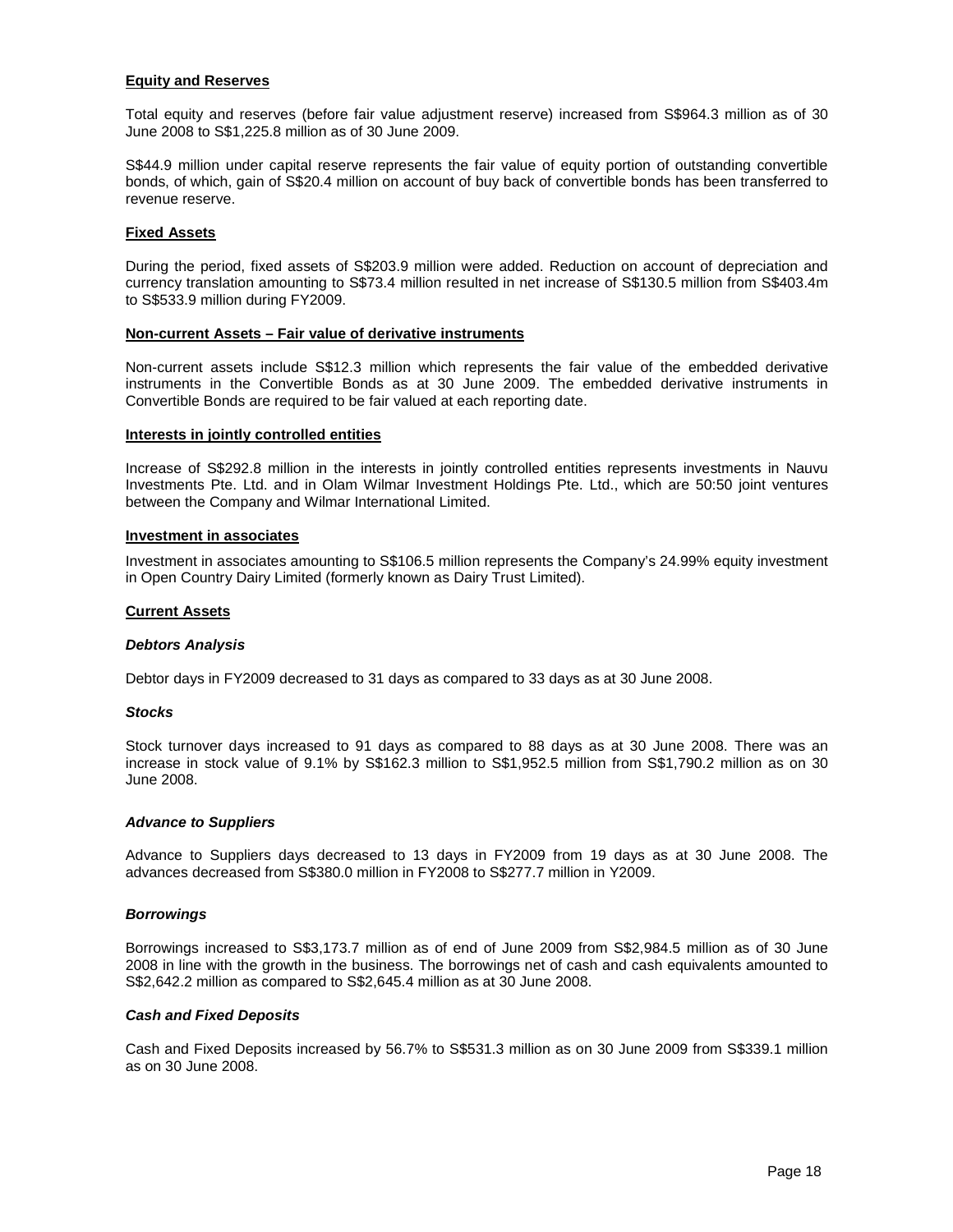# **Subsequent events after the balance sheet date**

On 7 July 2009, The Group completed an asset purchase agreement with Bradley D Sharp of Development Specialists Inc. to purchase tomato processing assets from SK Foods and RHM Industrial for US\$39.0 million.

On 15 of July 2009, the Company issued 273.5 m new shares at S\$1.60 per share to raise gross proceeds of S\$437.5 million, representing 13.76% of the enlarged issued and paid up capital of the company to Breedens Investments Pte Ltd and Aranda Investments Pte Ltd, both wholly owned subsidiaries of Temasek Holdings Pte Ltd. As a result of this equity infusion, the total equity has increased by 35.7% to S\$1,663.3 million and significantly improved the strength of the balance sheet by reducing the Net Debt to Equity ratio from 2.41x to 1.72x.

9. Where a forecast, or a prospect statement, has been previously disclosed to shareholders, any variance between it and the actual results.

There was no forecast made by the Company.

10. A commentary at the date of the announcement of the significant trends and competitive conditions of the industry in which the Group operates and any known factors or events that may affect the Group in the next reporting period and the next 12 months.

During the period, the Company announced a number of acquisitions and joint ventures. The completion of these transactions is subject to certain closing conditions and approvals from relevant authorities. As such, the outcome of these transactions is uncertain until these conditions and approvals are met or have been granted.

We continue to expect trading conditions to remain difficult over the course of  $2^{nd}$  Half of 2009 with a concurrent recession or slow down across both OECD and emerging economies. Of the 20 products in our portfolio, 16 are primary food raw materials and demand for these products is reasonably resilient to recessionary conditions. The remaining 4 industrial raw material products i.e. Wood Products, Cotton, Wool and Rubber are more recession sensitive and this segment is expected to underperform till the time the economic outlook and demand pick up.

# 11. Dividend

(a) Current Financial Period Reported On 30 June 2009

| Name of Dividend         | First & Final Dividend |  |  |
|--------------------------|------------------------|--|--|
| Dividend Type            | Cash                   |  |  |
| Dividend rate (in cents) | 3.50                   |  |  |
| Tax rate                 | One-tier tax exempt    |  |  |

(b) Corresponding Period of the Immediately Preceding Financial Year.

| Name of Dividend         | First & Final Dividend |  |  |  |
|--------------------------|------------------------|--|--|--|
| Dividend Type            | Cash                   |  |  |  |
| Dividend rate (in cents) | 2.50                   |  |  |  |
| Tax rate                 | One-tier tax exempt    |  |  |  |

(c) Whether the dividend is before tax, net of tax or tax exempt. If before tax or net of tax, state the tax rate and the country where the dividend is derived. (If the dividend is not taxable in the hands of shareholders, this must be stated).

The dividend paid is tax exempt in the hands of shareholders.

(d) Date payable

To be fixed later.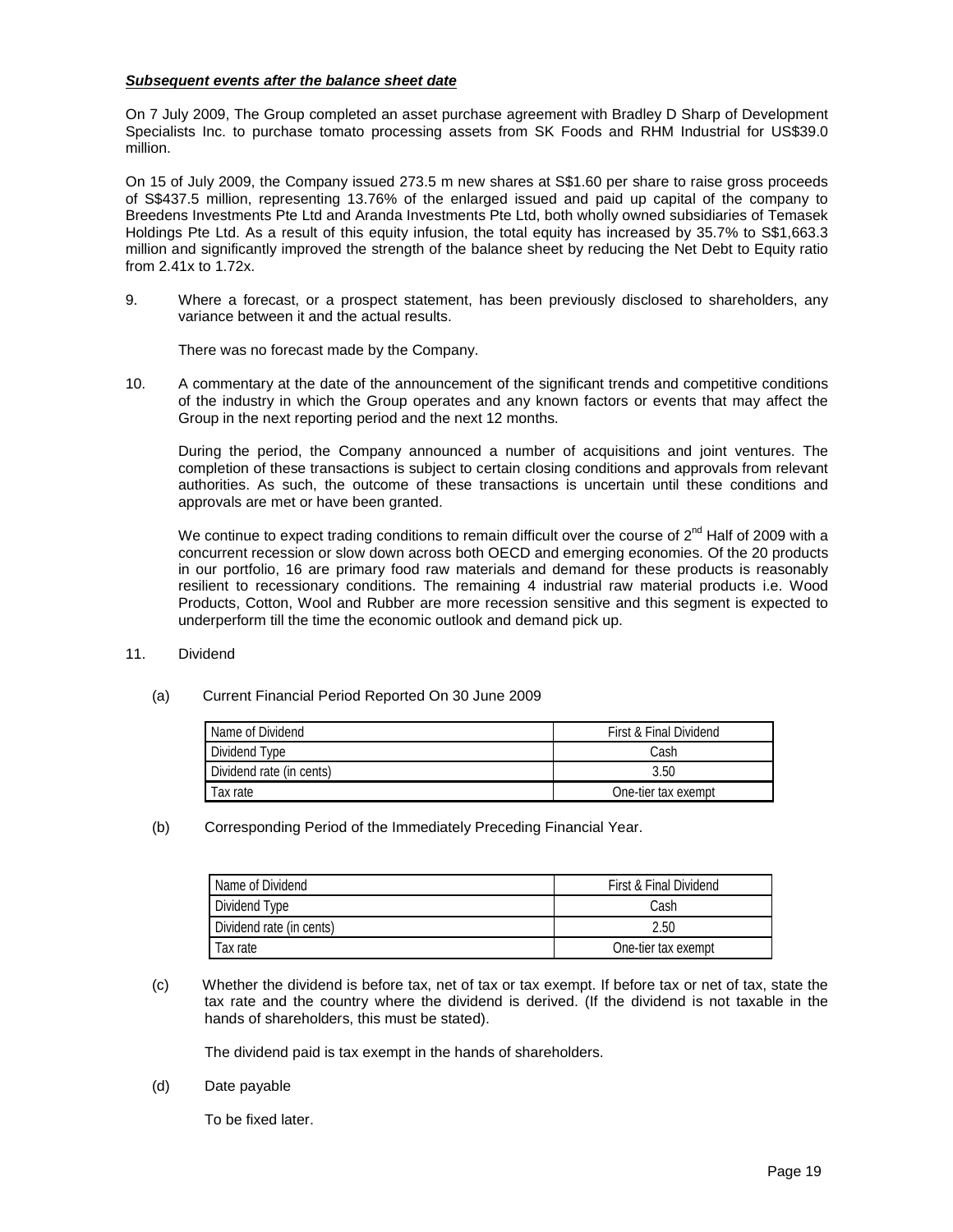(e) Books closure date

To be fixed later.

The Company is proposing a Scrip Dividend Scheme in Which Shareholders may elect to receive new shares credited as fully paid in respect of their entitlement to the dividend instead of cash, subject to the in-principle approval of the Singapore Exchange in respect of the Circular to Shareholders and the approval of the Shareholders at the Extraordinary General Meeting of the Company to be held on 29 October 2009.

12. If no dividend has been declared/recommended, a statement to that effect.

N.A.

# **PART II:** Additional information required for Full Year announcement  **(This part is not applicable to Q1, Q2, Q4 or Half Year Results)**

13. Segmented revenue and results for business or geographical segments (of the Group) in the form presented in the issuer's most recently audited annual financial statements, with comparative information for the immediately preceding year.

| (in S\$000's)                                          |           | Edible Nuts, Spices &<br><b>Beans</b> |           | Ingredients |           | Confectionery & Beverage Food Staples & Packaged<br><b>Foods</b> | <b>Industrial Raw Materials</b> |           | Consolidated |            |
|--------------------------------------------------------|-----------|---------------------------------------|-----------|-------------|-----------|------------------------------------------------------------------|---------------------------------|-----------|--------------|------------|
|                                                        | 2009      | 2008                                  | 2009      | 2008        | 2009      | 2008                                                             | 2009                            | 2008      | 2009         | 2008       |
| Segmental<br>Revenue                                   | 1,200,076 | 1,168,940                             | 3,783,126 | 3,188,876   | 2,139,621 | 2,027,474                                                        | 1,465,109                       | 1,726,620 | 8,587,932    | 8,111,911  |
| <b>Segmental Results</b>                               | 88,339    | 81,400                                | 125,881   | 117,899     | 68,774    | 67,374                                                           | 83,271                          | 82,894    | 366,265      | 349,567    |
| <b>Finance Cost</b>                                    |           |                                       |           |             |           |                                                                  |                                 |           | (239, 179)   | (201, 395) |
| Other income                                           |           |                                       |           |             |           |                                                                  |                                 |           | 89,825       | 16,960     |
| Share of result<br>from jointly<br>controlled entities |           |                                       |           |             |           |                                                                  |                                 |           | 41,114       | (163)      |
| Profit before tax                                      |           |                                       |           |             |           |                                                                  |                                 |           | 258,024      | 164,969    |
| Tax (expense) /<br>credit                              |           |                                       |           |             |           |                                                                  |                                 |           | (5,995)      | 2,708      |
| Minority interest.<br>net of taxes                     |           |                                       |           |             |           |                                                                  |                                 |           |              | 26         |
| Profit after tax                                       |           |                                       |           |             |           |                                                                  |                                 |           | 252,029      | 167,703    |

14. In the review of performance, the factors leading to any material changes in contributions to turnover and earnings by the business or geographical segments.